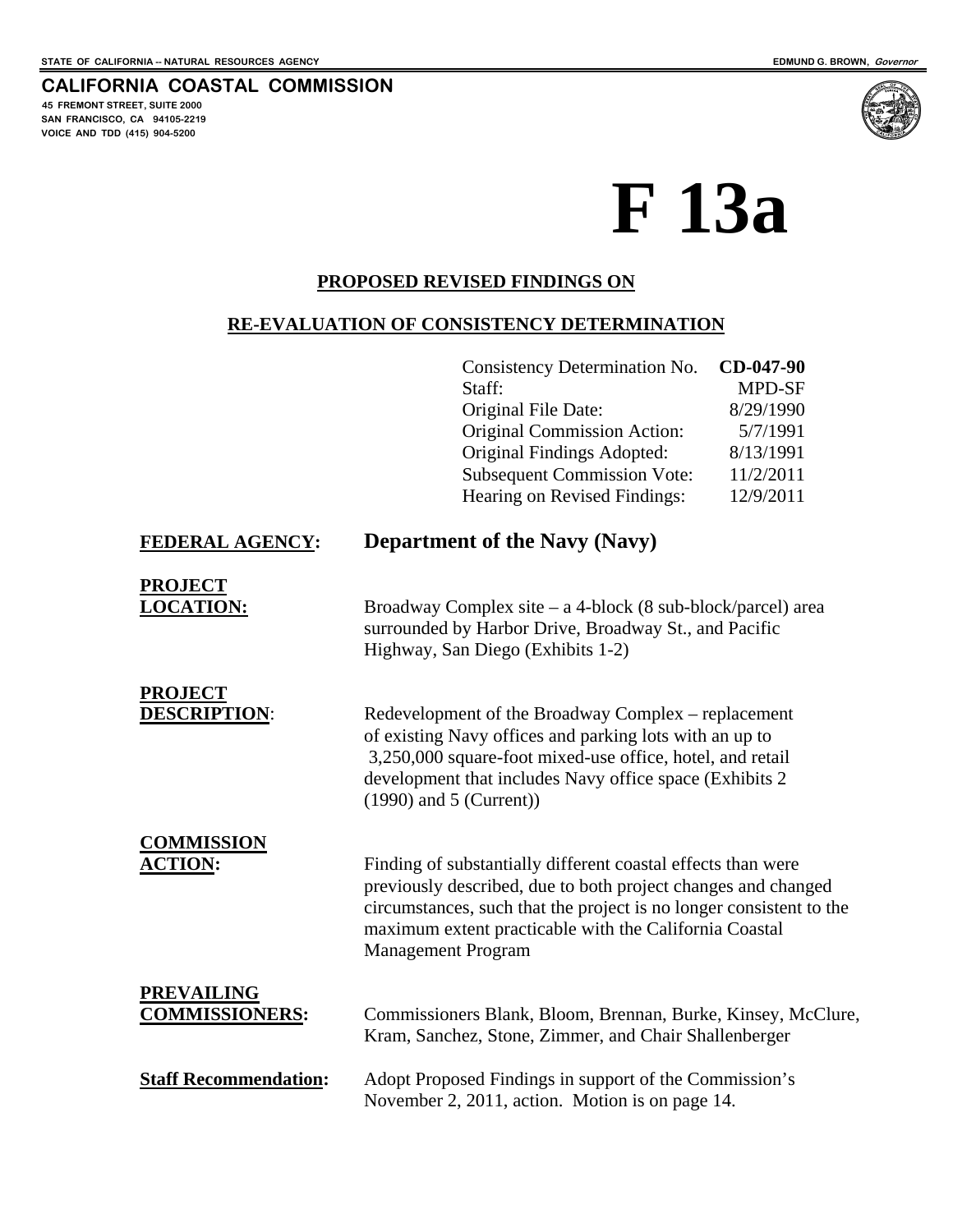# **Substantive** File Documents: See page 38. **List of Exhibits** Note: Exhibits not attached to this version. They are available

 upon request and can be found electronically at <http://documents.coastal.ca.gov/reports/2011/11/W6a-11-2011.pdf>

- Exhibit 1 General Project Location
- Exhibit 2 Project Location
- Exhibit 3 Navy 1990 Pedestrian Pathways
- Exhibit 4 Aerial Photo and Layout, existing Broadway Complex
- Exhibit 5 Current Proposal
- Exhibit 6 CCC 1991 Findings, CD-047-90
- Exhibit 7 Letter, CCC Staff to Navy, 10/25/06
- Exhibit 8 Navy Response 2/23/07
- Exhibit 9 Letter, CCC staff comments to Navy on Draft EA and Navy Responses, 11/3/08
- Exhibit 10 Letter, Briggs Law Corporation, Requesting "bifurcated" hearings, 10/10/11
- Exhibit 11 Letter, Navy to CCC, Requesting Postponement of Hearing, 10/17/11
- Exhibit 12 Navy Letter to CCC, received 10/19/11

**PROCEDURAL NOTES:** Adoption of the Revised Findings requires a majority vote of Commission members who were on the prevailing side of the November 2, 2011, vote and who are also present at the December 9, 2011, Commission hearing at which these Revised Findings are adopted, with at least three of the prevailing members voting. Only those Commissioners on the prevailing side of the Commission's action are eligible to vote on the revised findings. The staff recommendation, motion, and resolution are located starting on page 14 of this report. The remainder of this report is a revised version of the report presented to the Commission in November of this year, revised to reflect the Commission's November 2, 2011, action. Changes are: (1) the incorporation of the addendum prepared for the November Commission meeting, which can be found on pages 28-30; (2) clarification that the Commission is refraining from any definitive statement, at this time, as to whether the changes recommended at the end of Section III (on pages 36-38) would result in the project being consistent with the CCMP to the maximum extent practicable; and (3) addition of concerns raised during the hearing concerning terrorist threat-related building design needs, which can be found on page 36.

#### **EXECUTIVE SUMMARY**

On May 7, 1991, the Commission concurred with a consistency determination submitted by the Navy for the redevelopment of the Broadway Complex site located in downtown San Diego's waterfront at the foot of Broadway St. The U.S. Congress had passed legislation in 1987 enabling this joint venture, intended to allow private development on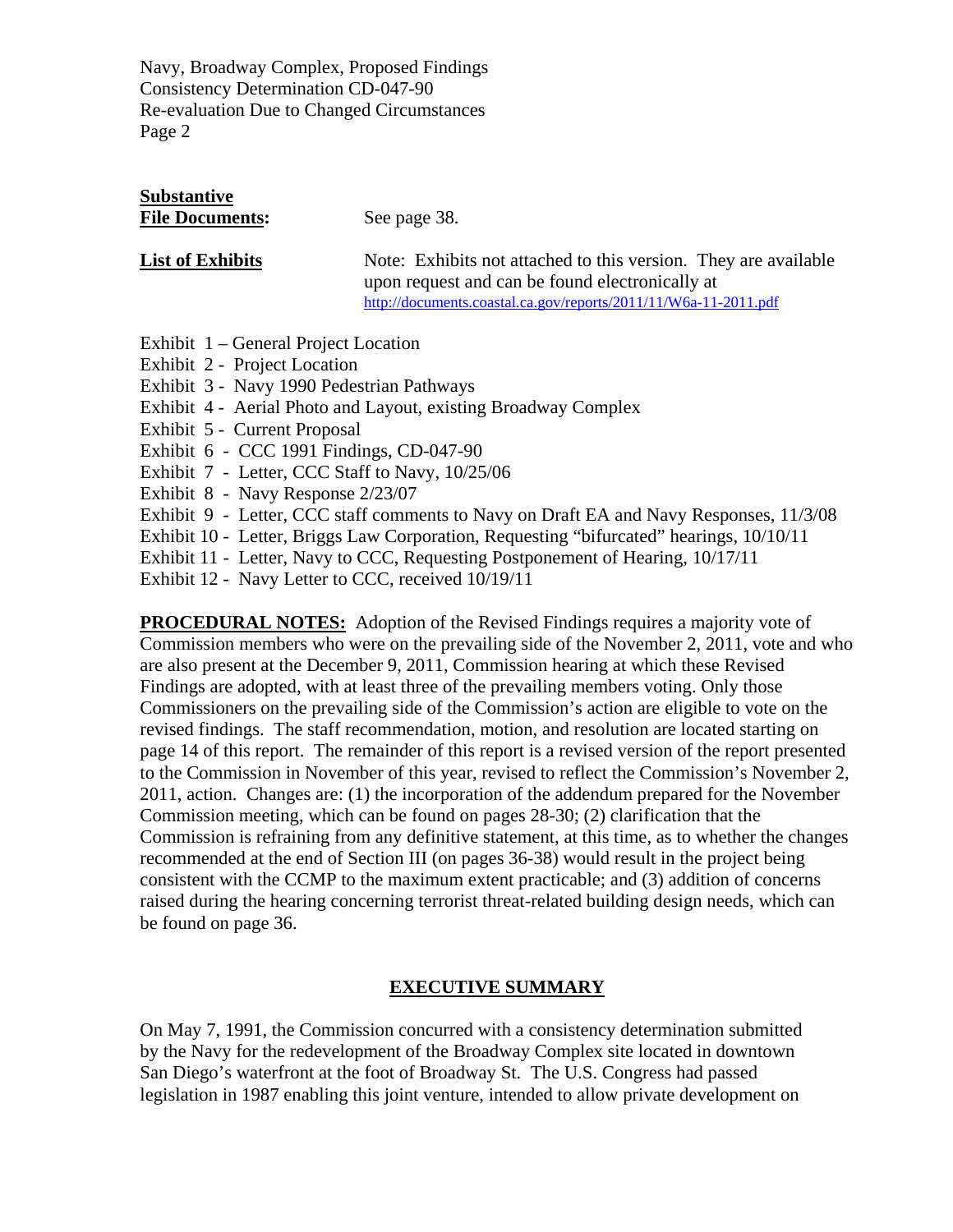Navy land with the Navy retaining title to the land and receiving one million sq. ft. of office space at no cost to the Navy (or the taxpayer), and allowing the Navy to enter into a long term lease for the project. The existing Navy Broadway Complex, built between 1921 and 1944, is unattractive, bulky, completely inaccessible to the public, and overly dedicated to parking lots. Current Navy development on the approximately 16 acre site is 864,866 sq. ft. of offices, warehouses, and associated development.

The original proposal for the redevelopment of the site pursuant to the Congressional action in 1987 was for up to 3.25 million sq. ft. of office, hotel, museum, and retail uses, and would have included up to one million sq. ft. of Navy administrative space, a 1.9 acre public park at the foot of Broadway, and a 55,000 sq. ft. museum. In its 1991 decision the Commission found the project:

*… consistent with existing and approved development on the downtown waterfront and with ongoing planning efforts for the waterfront.* 

*… consistent with the view protection policy (Section 30251) of the CCMP.* 

*… as a whole, because it includes provisions for improved coastal access and recreation, … consistent with the Priority Use policies (Sections 30221, 30222, 30223, and 30255) of the CCMP* 

*… will not generate traffic in a manner that interferes with public access to the coast. Even though the project is not designed to provide all the parking necessary to support the development, it does include mitigation in the form of a transportation demand management program, and thus avoids parking impacts to public access. Therefore, the proposed project's parking impacts will be consistent with the intensity of use and access policies of the CCMP.* 

At the time of the Commission's review, a specific developer had not been selected, and a specific design had not been agreed-upon. The consistency determination simply stated that whatever development would eventually occur would have to be consistent with the overall development plan and urban design guidelines included in the consistency determination. The Commission also found:

*Any proposed deviation from the plan or guidelines will require the Navy to submit a new coastal consistency determination or its developer to obtain a coastal development permit.* 

The project was not constructed, and it was not until November 2006 that the Navy entered into a lease agreement with a specific developer to build the project, Manchester Pacific Gateway LLC, a Delaware limited liability company ("Manchester"). Unlike coastal development permits the Commission reviews, actions taken under the federal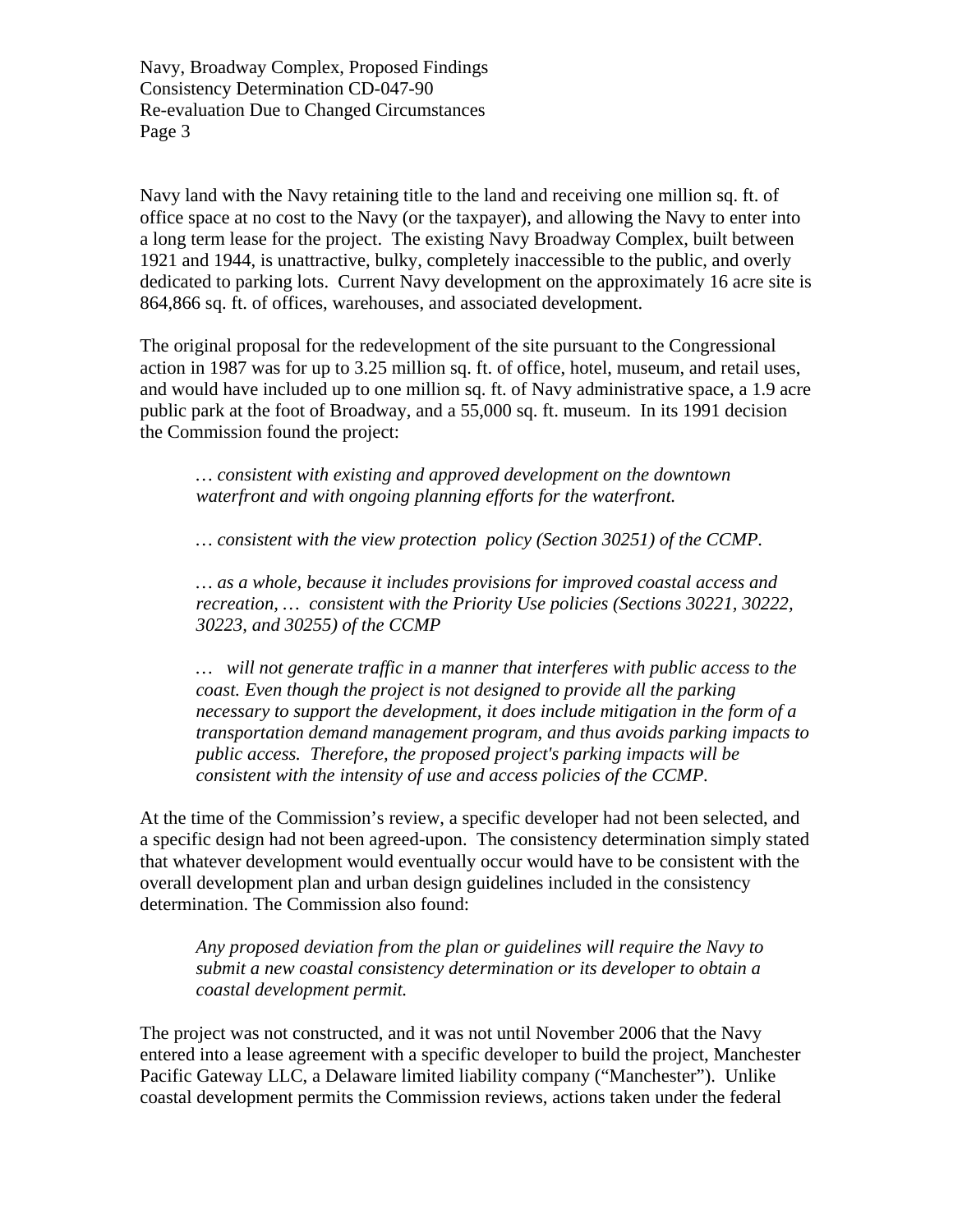consistency provisions do not have expiration dates. When Manchester was selected in 2006, Commission staff urged that it apply for a coastal development permit ("CDP"), due to the extensive private components of the work being proposed. While the developer did submit a coastal development permit application for the project on December 27, 2006 (CDP application No. 6-06-155), the developer later withdrew the application (on June 27, 2007) and decided to litigate the question of whether such permit was required. That litigation is currently on appeal before the Ninth Circuit Court of Appeals.

In the interim, although the Commission has no permit matter before it, the changes that have occurred in the intervening 20 years, and changes made to the project, form another basis for Commission review of the project, based on the "reopener" clause provided in the federal consistency regulations. This regulation addresses projects which have not begun (which is the situation here), and it provides for supplemental coordination and reevaluation of past federal consistency actions, as follows:

*15 CFR § 930.46 Supplemental coordination for proposed activities.* 

*(a) For proposed Federal agency activities that were previously determined by the State agency to be consistent with the management program, but which have not yet begun, Federal agencies shall further coordinate with the State agency and prepare a supplemental consistency determination if the proposed activity will affect any coastal use or resource substantially different than originally described. Substantially different coastal effects are reasonably foreseeable if:* 

 *(1) The Federal agency makes substantial changes in the proposed activity that are relevant to management program enforceable policies; or*

*(2) There are significant new circumstances or information relevant to the proposed activity and the proposed activity's effect on any coastal use or resource. [Emphasis added]* 

*(b) The State agency may notify the Federal agency and the Director of proposed activities which the State agency believes should be subject to supplemental coordination. The State agency's notification shall include information supporting a finding of substantially different coastal effects than originally described and the relevant enforceable policies, and may recommend modifications to the proposed activity (if any) that would allow the Federal agency to implement the proposed activity consistent with the enforceable policies*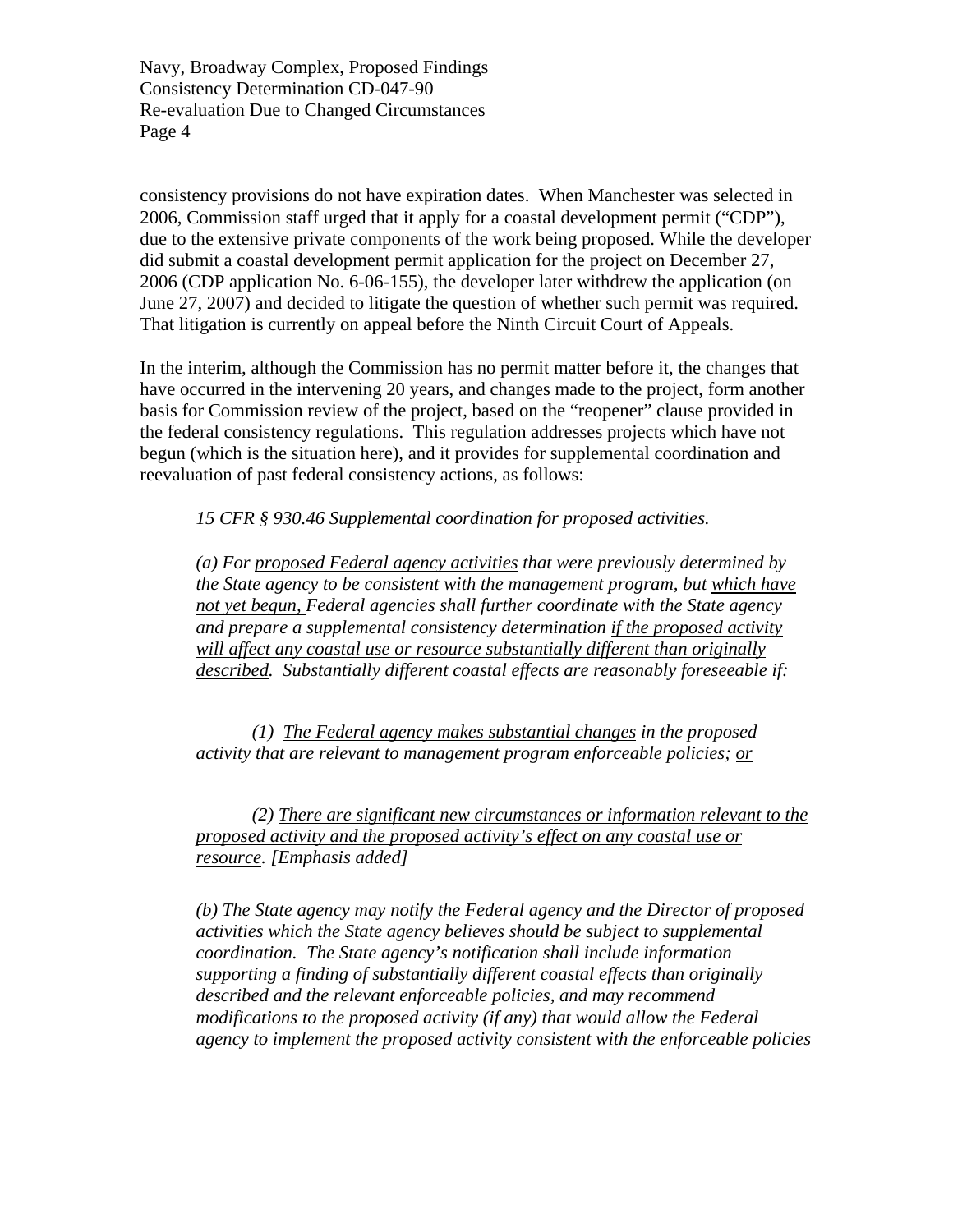> *of the management program. State agency notification under this paragraph (b) does not remove the requirement under paragraph (a) of this section for Federal agencies to notify State agencies.*

The Navy and the Commission staff have corresponded over the question of whether changed circumstances and a modified project render the pending proposal no longer consistent to the maximum extent practicable with the CCMP (Exhibits 7-9). The Navy believes the project remains consistent to the maximum extent practicable with the CCMP and has declined to submit a supplemental consistency determination. The staff believes both that significant changes in the project have occurred, and, further, that significant changes in the character of the San Diego waterfront have occurred over the past 20 years. Both of these changes lead to the conclusion that the pending proposal will have substantially different coastal effects than those originally described. Moreover, staff believes those new and different effects warrant a finding that the project is too intense for the site, in particular the buildings fronting on the bay and Harbor Drive, which are multi-story and proposed right to the edge of the property line, and that the overall balance and location of public facilities and amenities have diminished in value, such that the project is no longer consistent to the maximum extent practicable with the enforceable policies of the CCMP (i.e., with Chapter 3 of the Coastal Act).

The Commission's determination regarding changed circumstances is based both on changes to the physical development proposed at the site, and changes in the surrounding area that have occurred over the past 20 years. One change is that the 55,000 sq. ft. museum that was originally proposed on Block 2A, a waterfront location, has been relocated to a nonwaterfront block; in addition, the square footage of the museum has been reduced in size from 55,000 sq.ft. to 40,000 sq. ft. The development now proposed for Block 2A is no longer predominantly visitor-serving, but rather commercial use, which is not a priority use under the Coastal Act. More importantly, when combined with the changes that have occurred in the surrounding area, the project's effects are substantially different that originally considered by the Commission.

The present form of downtown development not only changes how the Broadway Complex project will affect coastal access, but also provides new information that alters the significance of some of those effects, and thereby changes how and what uses should be prioritized along the waterfront, and how visual quality should be protected. The Broadway Complex was designed at a time when there was very little residential development downtown, far fewer highrises, and an expectation that most future development would be office, retail, and industrial. The actual buildout of downtown in the intervening years has been substantially different, with a much greater emphasis on residential development.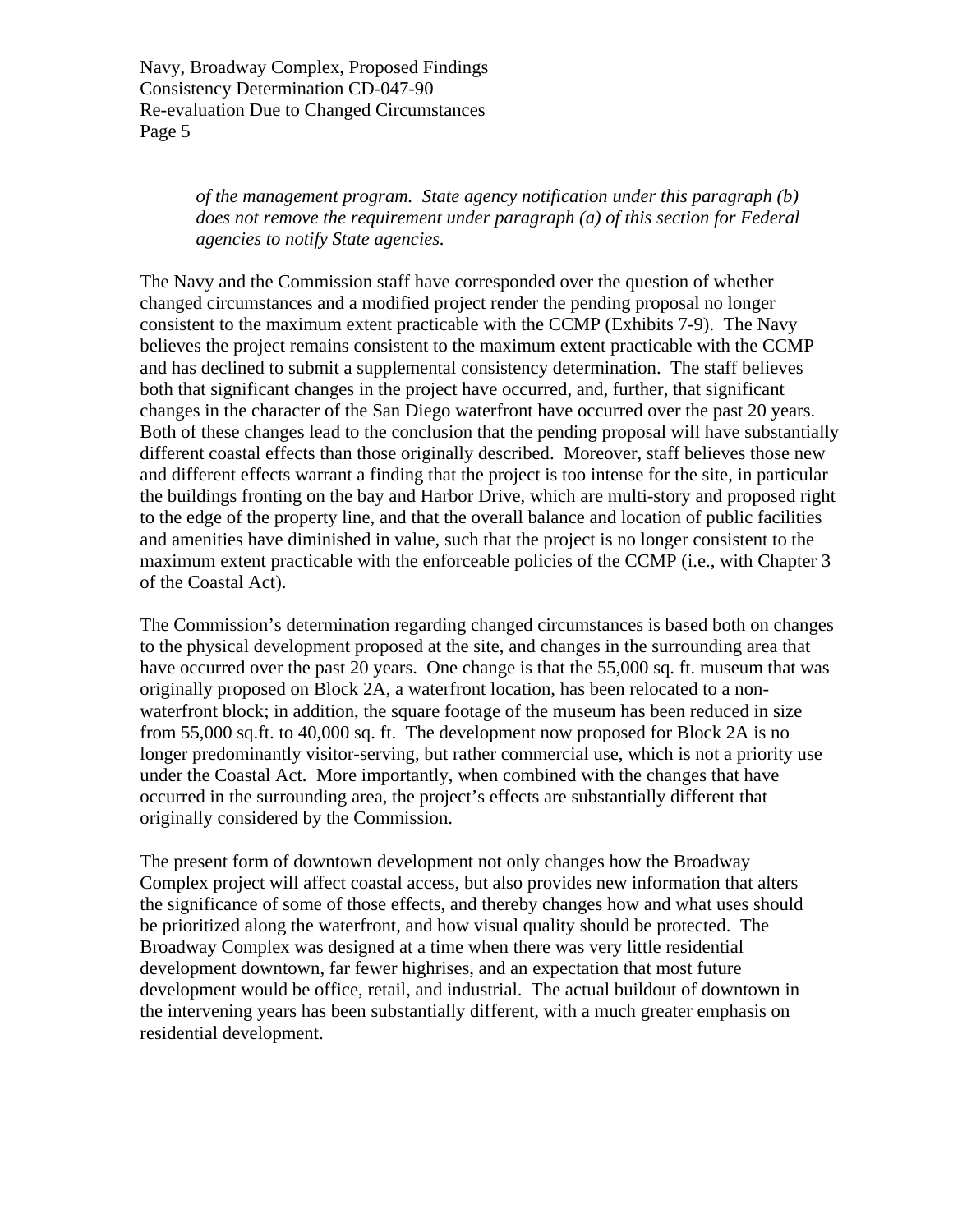Policies in the 2007 Downtown Community Plan (which has not yet been reviewed and approved by the Commission) call for ensuring that development along the shoreline is low in scale and intensity, with increasing stepped building envelopes further inland. The proposed project, which includes two 10+ story buildings on Blocks 2A and 3A built to the edge of the property line along Harbor Dr., does not reflect this scale and intensity.

Moreover, the past 20 years have seen a significantly increasing public awareness of the value of waterfront sites and their land/water connection, the need for a more human scale along the waterfront, and the need to maximize recreational opportunities, such as parks, biking and pedestrian travel corridors, and mass transit connections. These opportunities are seen as far more valuable than they were 20 years ago, when public expressions of concern were relatively rare over proposals for extremely tall buildings along the waterfront.

Changes to the adjacent waterfront lands under the jurisdiction of the Port of San Diego underscore these changes and affect the value of the public amenities included in the Broadway Complex. The Port was previously expected to add a 2.5 acre public park on the north side of Broadway, which was intended to complement the 1.5 acre open space on the Navy Broadway site, and which, taken together, were seen as a significant public benefit and transition from the bayfront to the bay entrance to downtown San Diego. While it is the Commission's expectation that the Port will find additional waterfront acreage, the loss of this significant public benefit accruing from the two complementary parks on either side of the foot of Broadway results in a significant reduction in the value of the Broadway Complex's contribution towards this park.

After adoption of the North Embarcadero Visionary Plan (NEVP), as a Port Master Plan (PMP) Amendment, the Port determined that construction of the destination park at the foot of Broadway was infeasible or undesirable. Therefore, as partial mitigation for this park, the Commission recently approved a coastal development permit in which the Port of San Diego agreed to provide a 150 ft. setback from Harbor Drive on the "Lane Field" site, which is located on the inland side of Harbor Drive, on the north side of Broadway. The Broadway Complex would only provide a 17 ft. setback on two of the four waterfront blocks.

In assessing these changes to the area, combined with the changes made to the project, the proposed Broadway Complex is no longer consistent to the maximum extent practicable with the requirements of the Coastal Act's view protection policy (Section 30251) that:

(a) the scenic qualities of coastal areas are being protected; and

(b) new development be visually compatible with the character of the surrounding areas.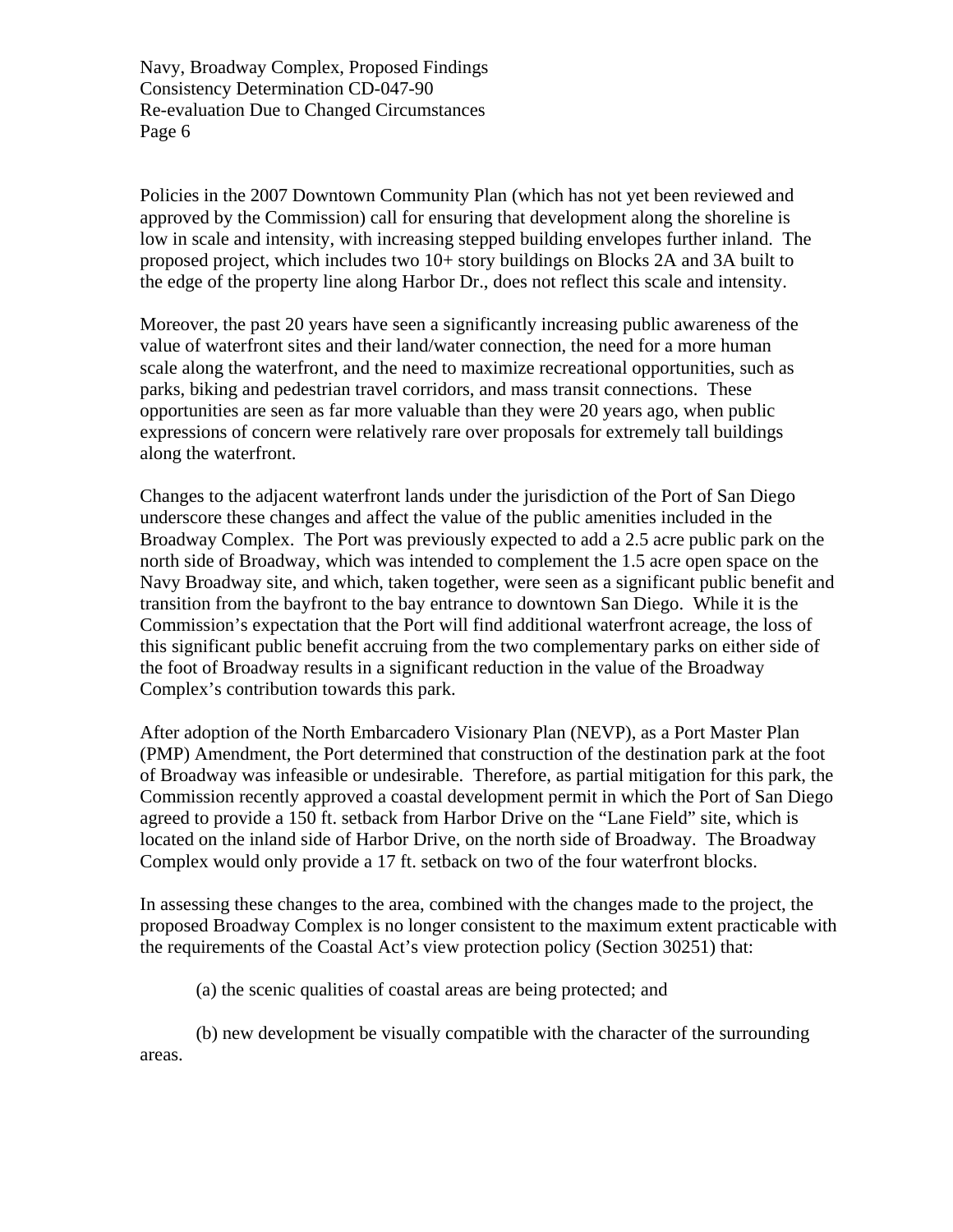The project's balance of priority and non-priority uses, and public and non-public spaces, is no longer consistent with the requirements of Sections 30222 and 30255 that give priority for use of suitable sites to visitor-serving and other high-priority uses, and the requirements of the public access and recreation policies (Sections 30210 and 30213), which provide for maximizing public access and giving priority to low-cost visitor serving facilities. Additional concerns over the adequacy of the available information concerning traffic effects and geologic hazards call into question the project's consistency with the traffic, parking, and hazards policies (Sections 30250 and 30252-30254) of the Coastal Act.

The staff is therefore recommending that the Commission:

 (1) make a formal finding that it is reasonably foreseeable that: (a) the proposed project will affect coastal uses and resources in a manner substantially different from the effects originally described, and that (b) those effects will render the project inconsistent with the CCMP; and

(2) object to the project, as currently constituted and applied in the current situation.

The staff is also providing follow-up recommendations as to how the project could be modified to bring it into conformity (to the maximum extent practicable) with the Chapter 3 policies, which should occur in the context of a submittal by the Navy as a supplemental consistency determination, as described in 15 CFR § 930.46. Such modifications, at a minimum, should address:

(1) the possibility of, and the effect of, substantially increased setbacks and public space along Harbor Drive similar to the 150 ft. setback required north of Broadway within in the context of hotel development at Lane Field;

(2) a Lower Bayfront and Stepped Back Design for Blocks fronting on Harbor Drive including pedestrian-scale and activating uses oriented to the Bay;

(3) returning the Museum to its originally-authorized location on Block 2A or along the waterfront;

(4) provision of public and quasi-public spaces throughout the development and along Harbor Drive connecting open space at Broadway with Seaport Village;

(5) use of "green building" standards and LEED Certification;

(6) contributions to funding for a public shuttle along the waterfront;

(7) provision of construction or funding for a hostel to serve the San Diego Bay area;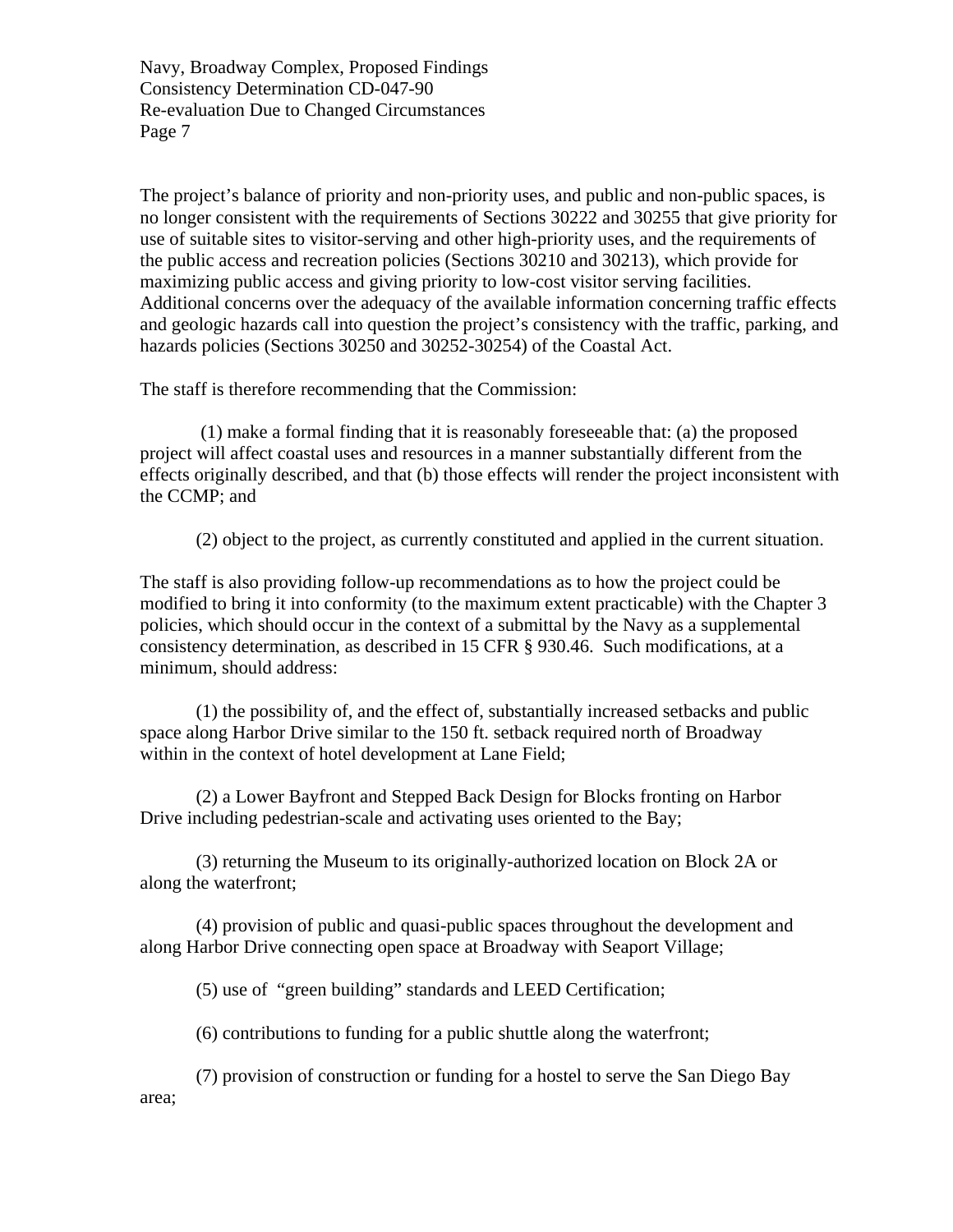(8) commitment to phase development in a manner assuring timely completion of public amenities;

(9) conducting up-to-date traffic and parking studies, and a transportation demand management plan, including employee subsidies for alternate transit and support facilities for bicyclists;

(10) provide a mechanism for Commission review of seismic hazards studies and measures to be taken to address the hazards; and

(11) provide a mechanism for Commission review of any changes of hotel ownership to condominium hotels.

#### **STAFF SUMMARY AND RECOMMENDATION**

#### **I. STAFF SUMMARY:**

**A. Project Description.** The Navy submitted a consistency determination in August 1990 for the redevelopment of the Broadway Complex site located in downtown San Diego. The Navy was proposing to enter into a joint venture with a private developer for the redevelopment of the Broadway Complex site as a 3,250,000 square-foot mixeduse office, hotel, and retail development that would include Navy office space. The venture concept was enacted through federal legislation in 1987 which was intended to foster redevelopment of the Navy Broadway Complex site in a manner that would avoid costs to the taxpayer by allowing private development along with Navy office space on the site.

The complex was to be built according to standards outlined in a Development Agreement that the Navy and the City of San Diego entered into in 1992. This Agreement further established protocols to be used to design the proposal, including provisions for four buildings with heights of 400 ft., 350 ft., 250 ft., and 150 ft., to be designed in a manner incorporating City planning guidelines in effect at that time. The Agreement also committed the Navy to make available 1.9 acres of open space land at the west end of Block 1 to the City at no cost. It further provided for review by the Centre City Development Corporation (CCDC), San Diego's downtown redevelopment agency, to determine whether the ultimate project was consistent with the Development Plan and Urban Design Guidelines.

**Originally Proposed Project.** The Commission's 1991 findings (Exhibit 6) further described the project as follows: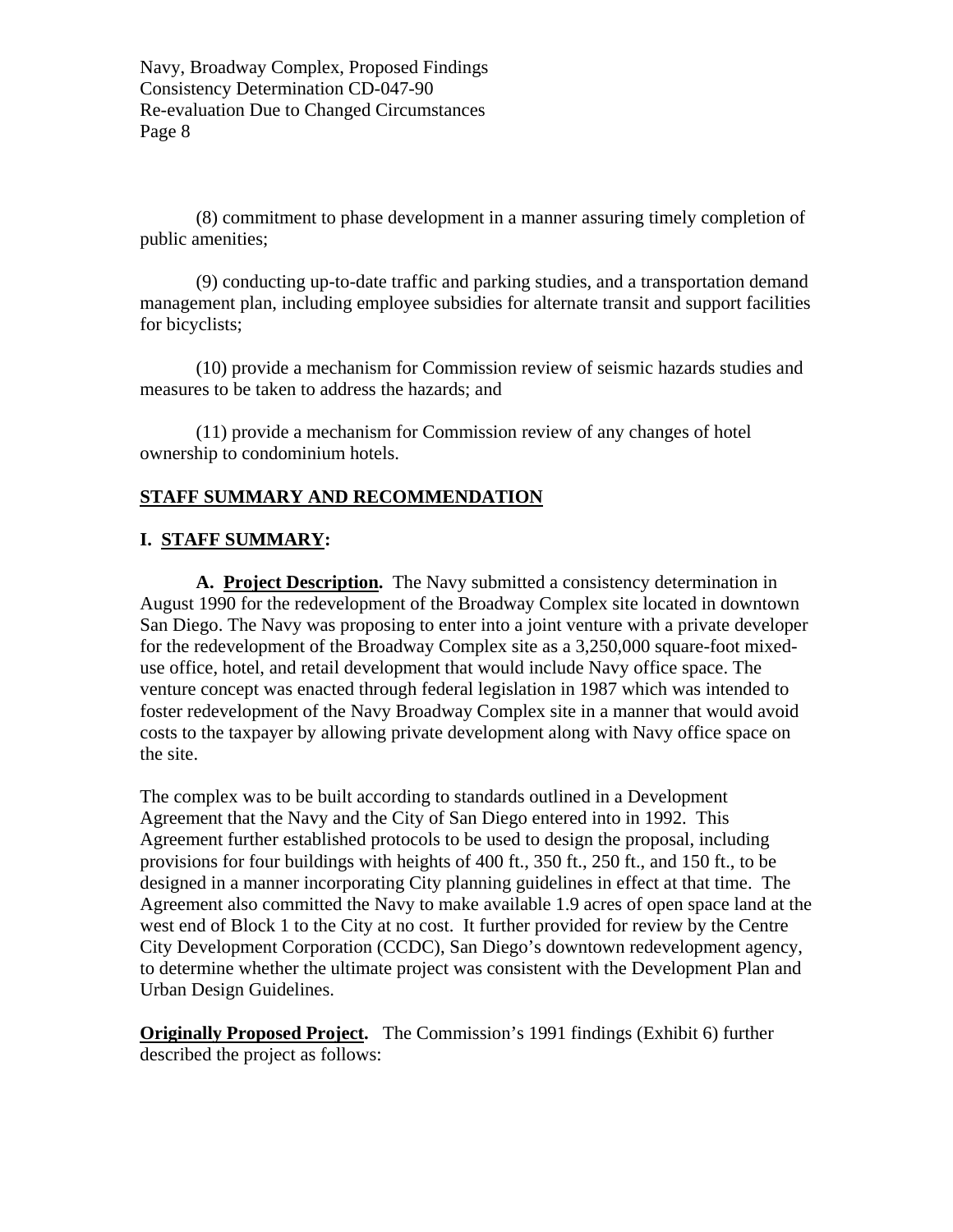The proposed redevelopment project will be located on a four block site (Exhibit 2). The major elements of the proposed project are as follows:

- the development on Block 1 will include the construction of a 400-foot high, 650,000 square-foot office building;
- $\bullet$  the development on Block 2 will include 1,000,000 square feet of new and existing office space, 300,000 square feet of above-grading parking, and a 55,000 square-foot museum. The tallest building on this site will be 350 feet high;
- $\bullet$  the development on Block 3 will include the construction of a 250-foot high, 745,000 square-foot hotel;
- $\bullet$  the development on Block 4 will include the construction of a 150 foot high, 475,000 square-foot hotel and 25,000 square feet of retail.

The project also included:

- 3,105 parking spaces,
- 1.9 acres of open space on Block 1;
- 2.1 acres of open space along streets and building setbacks and within galleries;
- a museum oriented to maritime history;
- opening up of vehicular access through the site on  $E$ ,  $F$ , and  $G$  Streets;
- pedestrian corridors along E, F, and G Streets and on all streets surrounding the site, to improve access between the downtown core and the waterfront;
- continuous north-south pedestrian access through the property sites through the use of galleries, courts, plazas, and other public spaces;
- view corridors (views from downtown towards the Bay) along E, F, and G Streets (currently blocked by the existing Broadway Complex); and
- ground-level retail uses to encourage pedestrian use of the area.

**Currently Proposed Project**. Based on the Navy's most recent Environmental Assessment (EA, dated March, 2009), the project would include up to 3.25 million sq. ft. of above-grade development, which would include:

- Up to 1.65 million sq. ft. of office (administrative) space, of which 1 million sq. ft. are reserved for Navy use
- Up to 1.22 million sq. ft. of hotel uses, including support retail, restaurant, and entertainment uses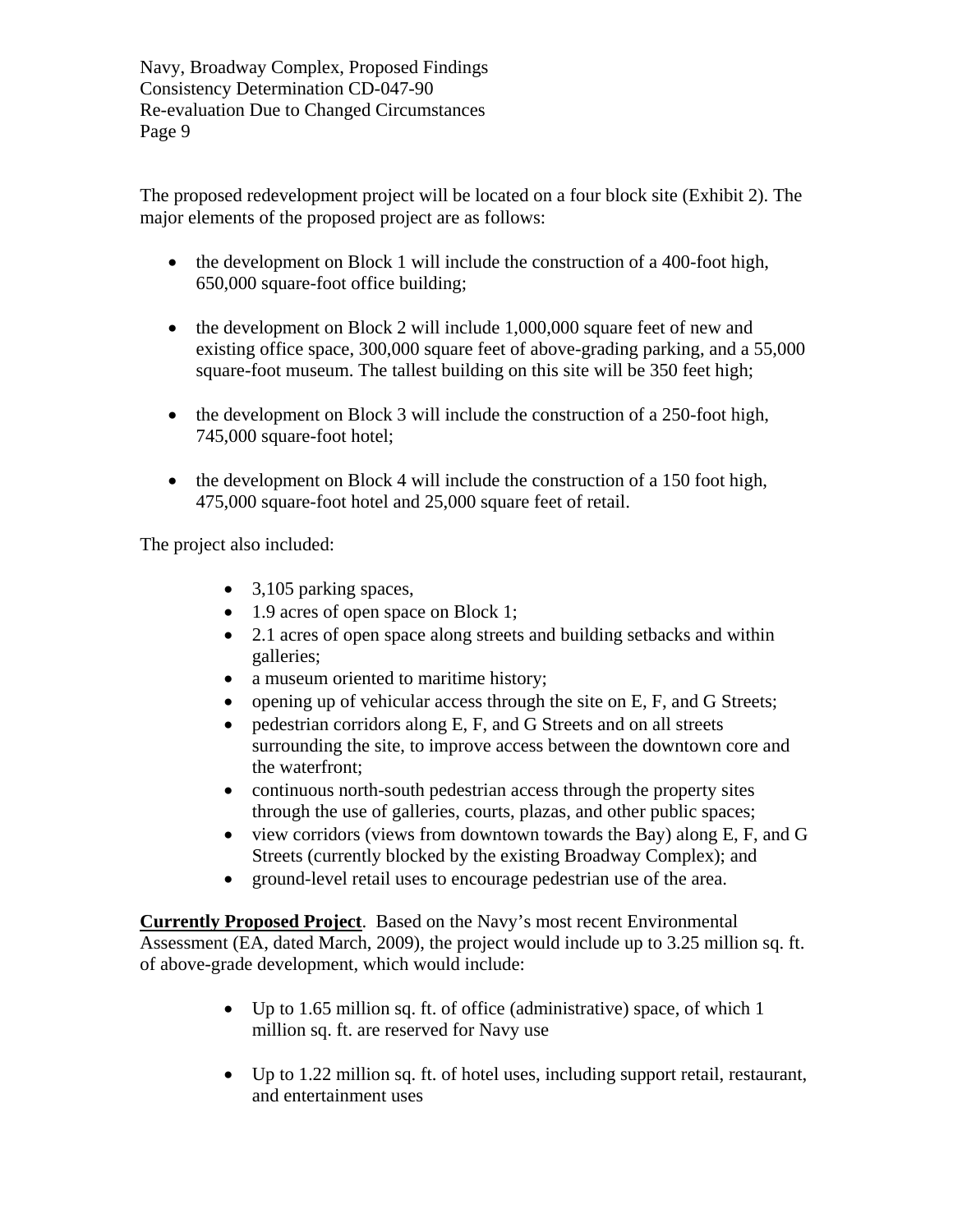- Up to 25,000 sq. ft. of retail space
- Up to 55,000 sq. ft. of public attractions, such as a museum
- Up to 300,000 sq. ft. of above-ground parking

Maximum Building Heights (above existing grade) would be:

Block 1 - 400 ft., Block 2 - 350 ft., Block 3 – 250 ft., Block 4 - 150 ft.

Parking:

*The proposed action would utilize the maximum parking standards defined by the Development Agreement as shown in Table 3.2-3, which is a total of 3,173 parking spaces. Based on the Centre City PDO minimum parking requirements, the land uses identified in the proposed action would require 3,033 spaces. Therefore, the current minimum parking requirement under the PDO, were it to apply, is 140 spaces fewer than the required number of spaces as determined from the rates in the Development Agreement. The Development Agreement rates, while different in some categories, generally provide a similar result as the Centre City PDO rates.* 

Public Park at Broadway/Harbor Dr. - A minimum of 1.9 acres of public open space

Public Rights-of-Way:

- E Street, F Street, and G Street would be extended through the site from Pacific Highway to North Harbor Drive to allow for continuous vehicular and pedestrian access.
- A 75-foot right-of way would be dedicated for E Street and F Street, of which approximately 35 feet would be dedicated to pedestrian walkways and landscaping.
- A 120-foot right-of-way would be dedicated for G Street to allow for a more open public promenade extending from downtown toward the G Street Mole.
- The Navy would offer the City an easement for the Navy-owned streets; the City would dedicate them as public streets; and the City would assume responsibility to operate, maintain, and repair the streets.
- No curb cuts would be allowed on Pacific Highway or North Harbor Drive.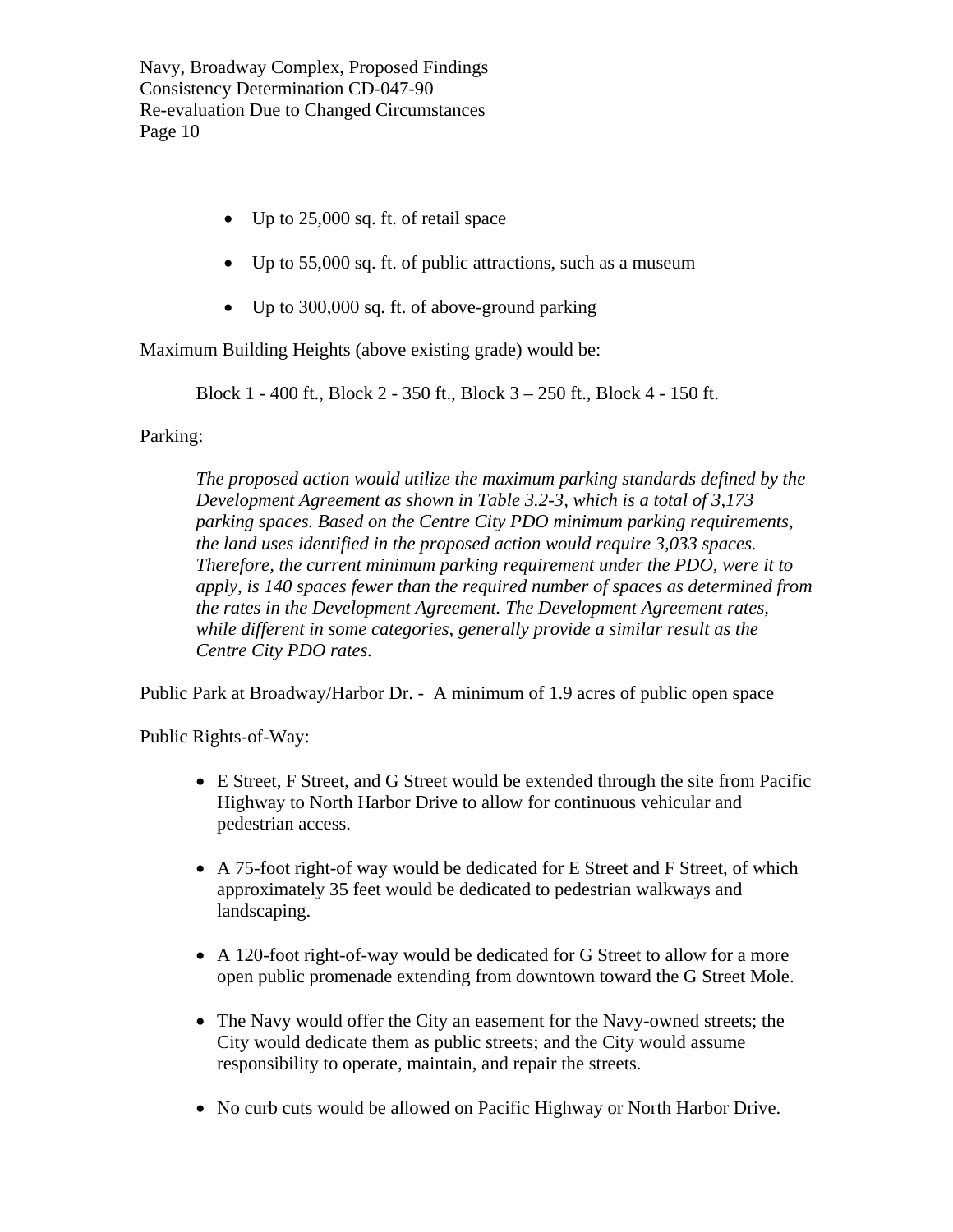#### **Project Phasing**

A phasing plan, including the timing and location of development on each block, would be developed in accordance with the needs of the Navy, its lessee, and market conditions. It is assumed that new Navy administrative space would need to be constructed (presumably on Block 2), and Navy staff relocated to the new building(s), prior to demolition of the existing Navy administrative buildings on Block 1.

Please note that while the above Navy EA description provides maximum square footage for specified uses, based on the most recent submittal by Manchester to the Commission staff (in plans July 2, 2007, and a cover letter dated Nov. 2, 2007), the following block-by-block square footages are provided, which may be less than these specified maxima. (Also, note that in its current iteration the four blocks (or parcels) are discussed as eight blocks/parcels, numbered 1A, 1B, 2A, 2B, 3A, 3B, 4A, and 4B. The numbers increase north to south (i.e., Blocks 1A and 1B are adjacent to Broadway), and the "A" blocks are those closest to the waterfront (i.e., adjacent to Harbor Dr.).

|              | Office           |                  | Hotel            |                  | Retail F/S       | Public           | Total     |
|--------------|------------------|------------------|------------------|------------------|------------------|------------------|-----------|
| Parcel       | Office (SF)      | Navy (SF)        | Area (SF)        | Room-<br>Module  | (SF)             | Attractions (SF) | (SF)      |
|              | w/ retail        |                  | w/ retail        |                  |                  |                  |           |
| 1B           | 500,414          | $\boldsymbol{0}$ | 169,925          | 275              | $\overline{0}$   | $\overline{0}$   | 670,339   |
| 2A           | 296,535          | $\theta$         | $\boldsymbol{0}$ | $\boldsymbol{0}$ | $\theta$         | $\theta$         | 296.535   |
| 2B           | 384,324          | $\boldsymbol{0}$ | 555,826          | 943              | $\theta$         | $\overline{0}$   | 940,150   |
| 3A           | $\boldsymbol{0}$ | $\boldsymbol{0}$ | 915,070          | 193              | 16,000           | $\Omega$         | 211,070   |
| 3B           | $\boldsymbol{0}$ | 351,000          | $\boldsymbol{0}$ | $\boldsymbol{0}$ | $\theta$         | $\theta$         | 351.000   |
| 4A           | $\theta$         | $\overline{0}$   | 260,820          | 164              | 9,000            | 6,280            | 276,100   |
| 4B           | 114,520          | $\boldsymbol{0}$ | $\boldsymbol{0}$ | $\boldsymbol{0}$ | $\boldsymbol{0}$ | 33,720           | 148,240   |
| <b>Total</b> | 1,295,793        | 351,000          | 1,181,641        | 1,575            | 25,000           | 40,000           | 2,893,434 |

**Area Summary – Program Distribution (July 2, 2007 v1)** 

**B. Project History.** The existing Navy Broadway Complex contains 864,886 sq. ft. of Navy offices, warehouses, and other uses. It was constructed between 1921 and 1944, and the buildings are old, in need of major upgrade, and generally considered unattractive, particularly for a waterfront site. The site is currently fenced (with chain link fencing), inaccessible to the public, and well over half the land (approx. 15.5 acres) is covered with parking lots.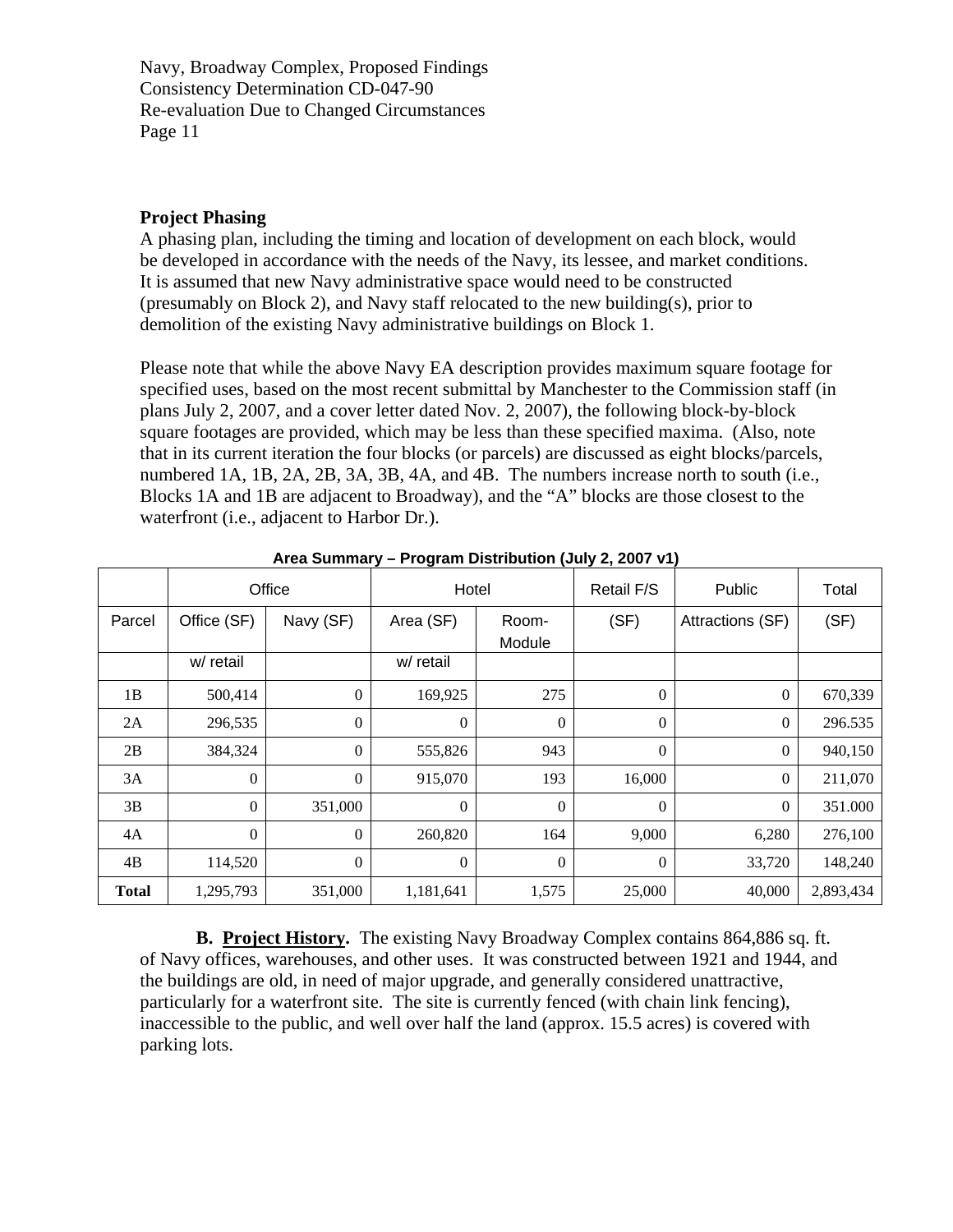On August 29, 1990, the Navy submitted a consistency determination for the redevelopment of the site to the above-described joint venture project. On May 7, 1991, the Commission concurred with the Navy's consistency determination; the Commission's findings are attached as Exhibit 6. Because the Navy had not yet selected a developer for the venture, the project described in the consistency determination was somewhat conceptual. It described the extent of development on each of the blocks in the complex, including maximum heights, maximum square footage, open space requirements, and provisions for visitor-serving facilities and parking spaces, as described in the previous section above.

The Commission noted that while specific project plans were not proposed at that time, the development was to be guided by the City's general design guidelines, the Centre City segment of the City's Local Coastal Program, the Centre City Community Plan, and Centre City (Marine and Columbia segment) Redevelopment Plans.

The Commission concluded in 1991 that the then-proposed project, to the extent it was described:

(a) was consistent with existing and approved development on the downtown waterfront and with ongoing planning efforts for the waterfront;

(b) was consistent with the view protection policy of the Coastal Act (Section  $30251$ :

 (c) despite the commercial nature of much of the development, provided sufficient priority uses to allow it to be found consistent with Coastal Act policies providing protection for priority uses (Sections 30221, 30222, 30223, and 30255) and was consistent with the public access and recreation policies of the Coastal Act;

(d) provided adequate parking and was consistent with the traffic and parking policies of the Coastal Act (Sections 30250, 30252, and 30254), and would not generate traffic in a manner that interferes with public access to the coast; and

(e) included mitigation in the form of a transportation demand management program, and thus avoids parking impacts to public access. Therefore, the proposed project's parking impacts will be consistent with the intensity of use and access policies of the Coastal Act.

While the standard of review was, and remains, consistency with Chapter 3 of the Coastal Act (to the maximum extent practicable), the Commission also found that the project was consistent with then-existing and approved local coastal plans for development on the downtown waterfront as well.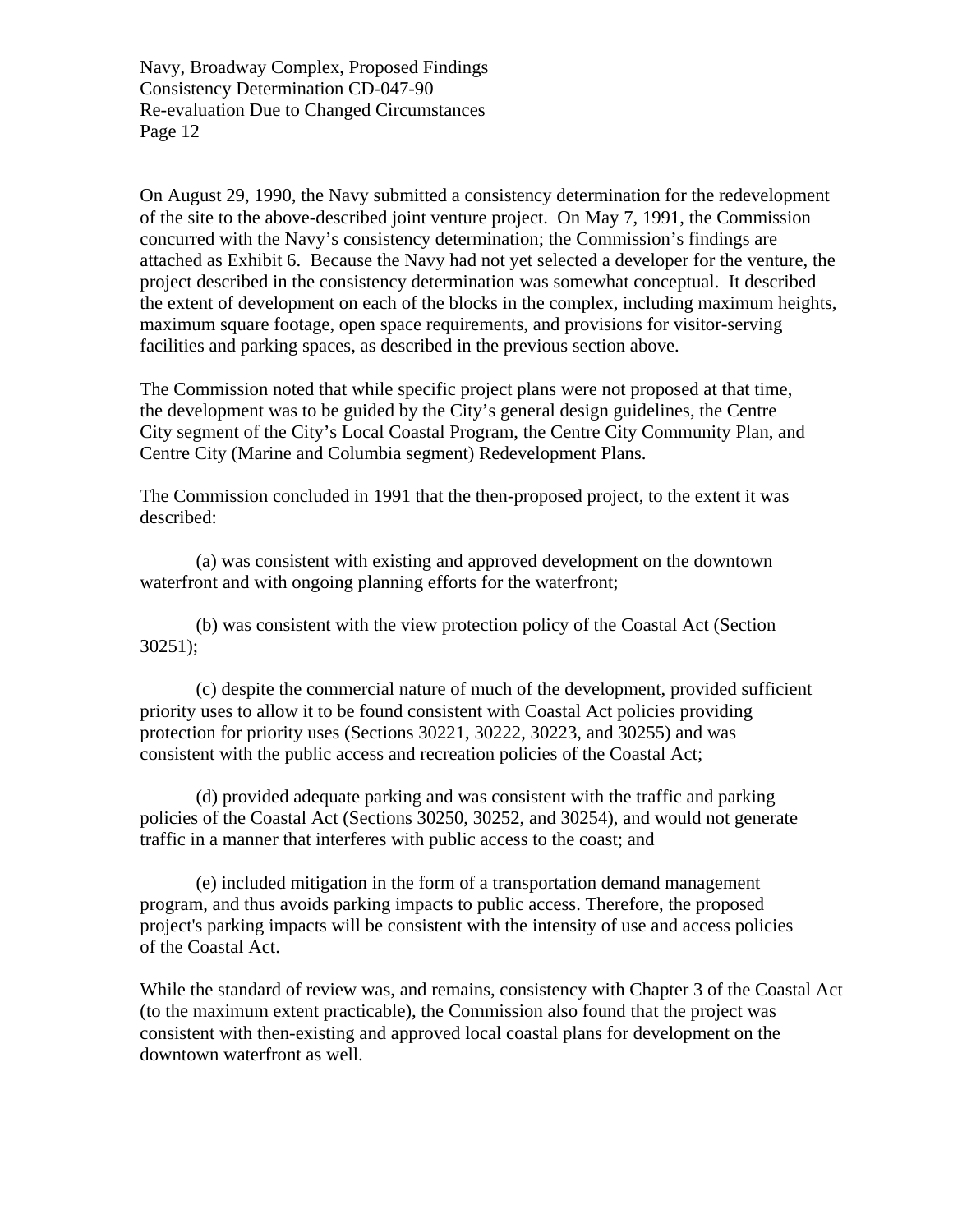After the Commission acted, the Navy and the City of San Diego entered into a Development Agreement, dated November 2, 1992, which further established protocols for implementing the proposal. This agreement incorporated and memorialized the above design guidelines and community plans, and spelled out Navy and City roles.

Implementation of the Development Agreement was delayed due to adverse market conditions in the San Diego real estate market. As provided in the Development Agreement, a lease between the Navy and one or more lessees was initially required by January 1, 2002; however, this date was extended twice, with the last deadline being January 1, 2007.

In November 2006, the Navy entered into an agreement with a developer (Manchester). Under the Development Agreement, the lessee is bound to follow the provisions of the Development Agreement through its lease agreement with the Navy.

The Navy prepared an Environmental Impact Statement for the project in 1990. In 2006, the Navy prepared a supplemental "NEPA" document, an Environmental Assessment. Litigation under NEPA ensued after it was finalized, primarily over the lack of public comment and Navy response to the NEPA document, and after additional public meetings and comments, the Navy prepared a Final Environmental Assessment, dated March 2009.

Because over 15 years had elapsed since the Commission's original 1991 review, and because the Commission staff believed the large commitment of public land to private, non-federal elements necessitated a coastal development permit from the Commission, the Commission staff sent letters to both the Navy and the developer indicating that: (1) supplemental federal consistency review was needed due to "changed circumstances" for the Navy portion of the project; and (2) a coastal development permit application was needed from the private developer for the remainder of the project. The developer initially submitted a CDP application; however, after receiving a request for additional information, the developer withdrew the application and filed a court action contending that no CDP was needed.

The developer (Manchester), sued the Commission in federal district court seeking a declaration that the Commission does not have permit or consistency review authority over the proposed development. The District Court found that a coastal development permit was not required and Manchester dismissed the other claims, so the Commission's consistency review authority was never addressed. The Commission has appealed this decision on permit jurisdiction to the Ninth Circuit Court of Appeals. This litigation is still pending (*Manchester Pacific Gateway, LLC v. California Coastal Commission et al.*, U.S. Court of Appeals, 9th Circuit, Case No. 08-56559 (Dist. Court Southern District Case No. 07-CV-01099-JM-RBB)).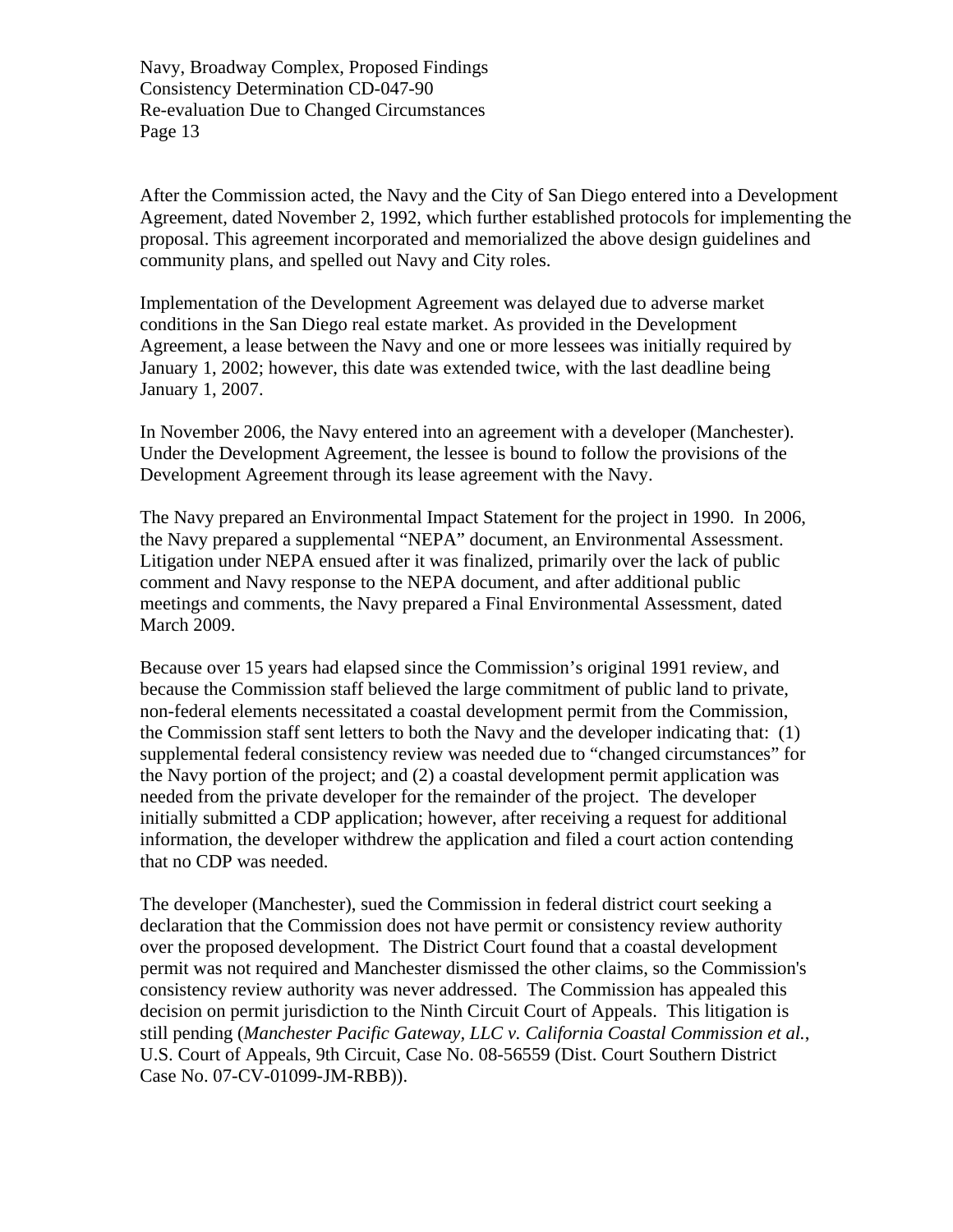## **C. Relationship between City/Navy Development Agreement, Centre City**

**Urban Design Guidelines, and Commission's 1991 federal consistency action.** The "Agreement between the City of San Diego and the United States of America Adopting a Development Plan and Urban Design Guidelines (City of San Diego's LCP, Centre City segment, 1983) for the Redevelopment of the Navy Broadway Complex" was recorded on November 2, 1992. The Commission was not party to the agreement, and the plan and guidelines were not in final form at the time of Commission action. The final paragraph in the Commission's findings (Exhibit 6, p. 24) explained the relationship between those documents and the Commission's action as follows:

*Procedures. By its coastal consistency determination, its environmental impact statement and record of decision, the Navy has committed to redevelop the Navy Broadway Complex in a manner consistent with the development plan and urban design guidelines which are included in the consistency determination. The Navy's developer will be required to submit all plans and specifications to the Navy for approval and review to assure compliance with the plan and guidelines. The development plan and urban design guidelines are consistent with the Urban Design Program, Centre City San Diego. That program is part of the Centre City LUP and has been utilized by the Commission in other project approvals to ensure appropriate development within the Centre City. These findings are premised on the assumption that construction of the Navy's project will follow the plans and guidelines. The agreement for development between the City of San Diego and the Navy will also incorporate the requirement that development be consistent with the plans and guidelines. Therefore, no further Commission action is required for the redevelopment to proceed as presented in the consistency determination. Any proposed deviation from the plan or guidelines will require the Navy to submit a new coastal consistency determination or its developer to obtain a coastal development permit.* 

#### **II. COMMISSION ACTION AND STAFF RECOMMENDATION:**

#### **Commission Action**

On November 2, 2011, by a vote of 10 in favor, none opposed, the Commission (1) found find that it is reasonably foreseeable that (a) the proposed project will affect coastal uses and resources in a manner substantially different from what was originally described in the Navy's 1990 consistency determination, and that (b) as a result of those effects the project is no longer consistent to the maximum extent practicable with the enforceable policies of the Commission's California Coastal Management Program; and (2) objected to the Navy's consistency determination (CD-47-90) for the reasons described in these findings.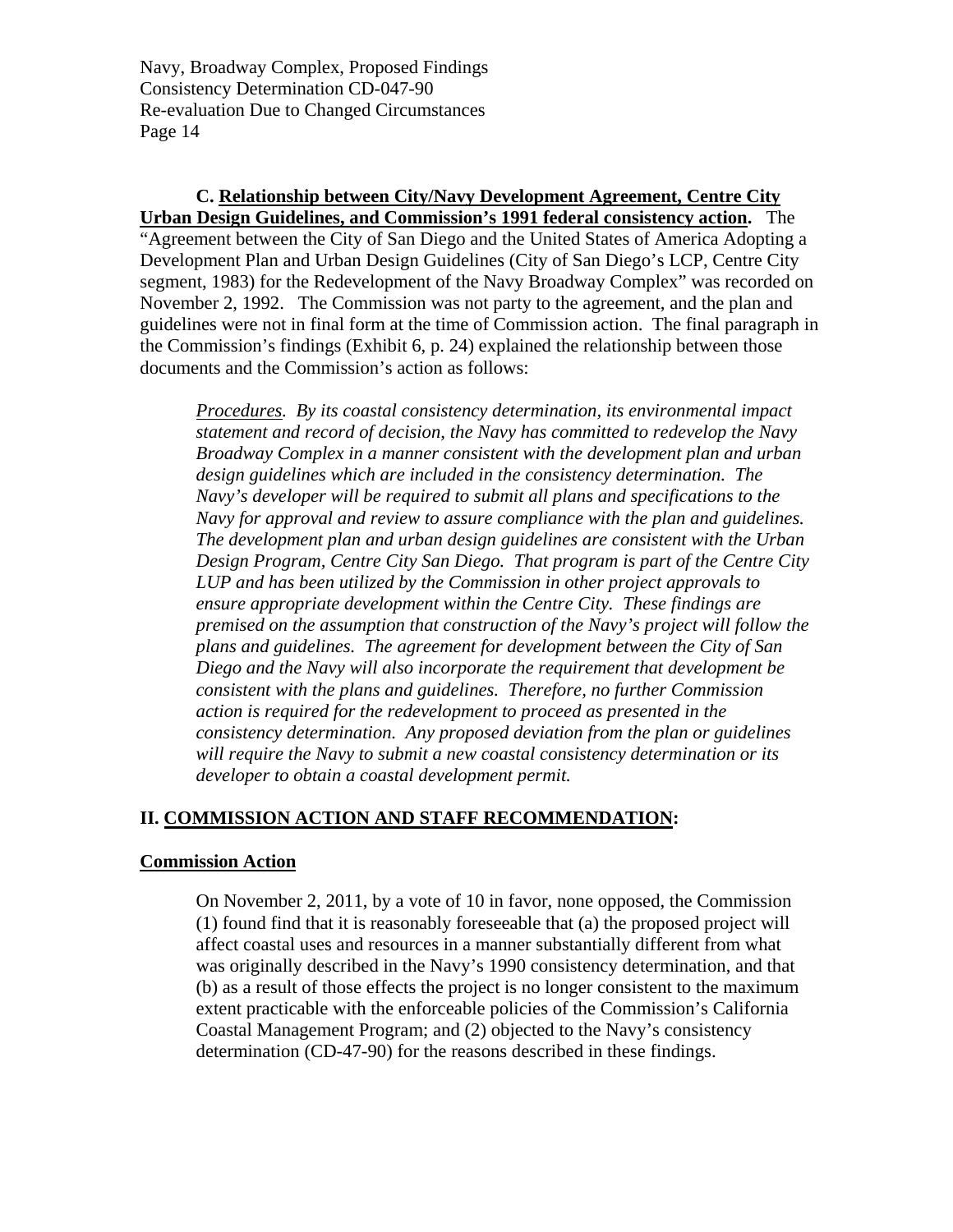**Staff Recommendation.** The staff recommends that the Commission adopt the following motion in support of its decision:

#### **Motion:**

I move that the Commission **adopt** the following findings in support of its *determination that the project described in Navy* consistency *determina*tion C*D*-0*47-90 is no* longer consistent to the maximum extent practicable with the California Coastal Management Program.

#### **Staff Recommendation:**

The staff recommends a **YES** vote on this motion. Pursuant to section 30315.1 of the Coastal Act, adoption of findings requires a majority vote of the members of the prevailing side present at the November 2, 2011, hearing, with at least three of the prevailing members voting. Only those Commissioners on the prevailing side of the Commission's action on the consistency determination are eligible to vote. A majority vote by the prevailing Commissioners listed on page 1 of this report will result in adoption of the findings.

#### **Resolution to Adopt Revised Findings:**

The Commission hereby adopts the findings set forth below for consistency determination CC-047-90 made by the Navy for the proposed project on the grounds that the findings support and accurately reflect the reasons for the Commission's November 2, 2011, determination that the project is no longer consistent with the CCMP.

#### **III. APPLICABLE LEGAL AUTHORITIES.**

**A. Standard of Review.** The federal Coastal Zone Management Act ("CZMA"), 16 U.S.C. § 1451-1464, requires that federal agency activities affecting coastal resources be "carried out in a manner which is consistent to the maximum extent practicable with the enforceable policies of approved State management programs." Id. at  $\S 1456(c)(1)(A)$ .

**B. Supplemental Coordination.** The "Supplemental Coordination" ("Reopener") provisions of the federal consistency regulations provide:

*§ 930.46 Supplemental coordination for proposed activities.* 

*(a) For proposed Federal agency activities that were previously determined by the State agency to be consistent with the management program, but which have not yet begun, Federal agencies shall further coordinate with the State agency and prepare a supplemental consistency determination if the*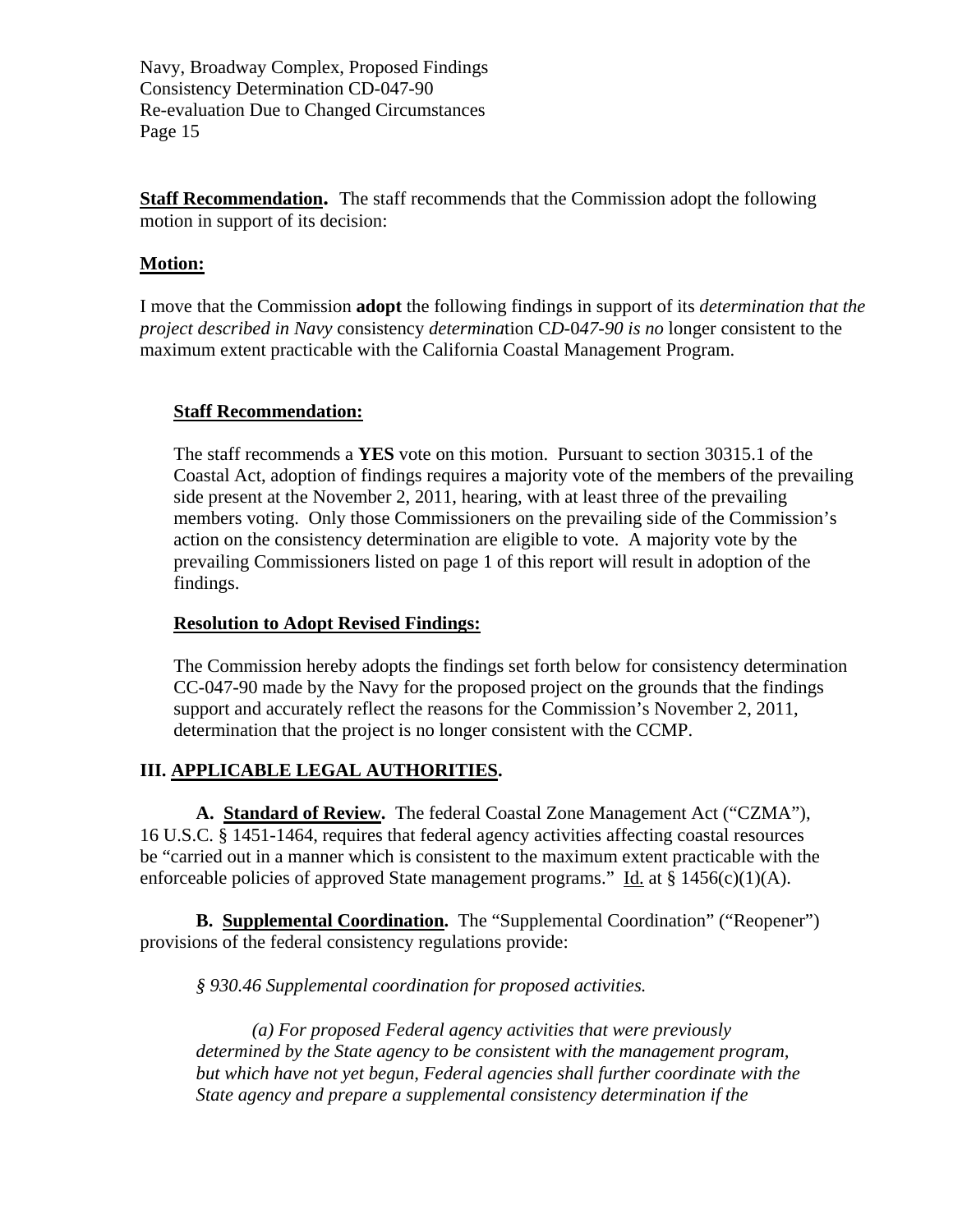$\overline{a}$ 

*proposed activity will affect any coastal use or resource substantially different than originally described. Substantially different coastal effects[1](#page-15-0) are reasonably foreseeable if:* 

 *(1) The Federal agency makes substantial changes in the proposed activity that are relevant to management program enforceable policies; or* 

 *(2) There are significant new circumstances or information relevant to the proposed activity and the proposed activity's effect on any coastal use or resource.* 

*(b) The State agency may notify the Federal agency and the Director of proposed activities which the State agency believes should be subject to supplemental coordination. The State agency's notification shall include information supporting a finding of substantially different coastal effects than originally described and the relevant enforceable policies, and may recommend modifications to the proposed activity (if any) that would allow the Federal agency to implement the proposed activity consistent with the enforceable policies of the management program. State agency notification under this paragraph (b) does not remove the requirement under paragraph (a) of this section for Federal agencies to notify State agencies.* 

**C. Consistency Standard.** The implementing regulations for the CZMA ("federal consistency regulations"), at 15 C.F.R. § 930.32(a)(1), define the phrase "consistent to the maximum extent practicable" to mean:

*… fully consistent with the enforceable policies of management programs unless full consistency is prohibited by existing law applicable to the Federal agency.* 

This standard allows a federal activity that is not fully consistent with California's Coastal Management Program ("CCMP") to proceed if full compliance with the CCMP would be "prohibited by existing law." In its initial consistency determination, and in more recent

<span id="page-15-0"></span><sup>&</sup>lt;sup>1</sup> The preamble to the federal consistency regulations (Federal Register, December 8, 2000, p. 77130) explains: *The ''substantial'' language in sections 930.46 and 930.66 refer to supplemental coordination for proposed activities. The intent in these sections was to address situations where coastal effects have substantially changed, not to define the scope of effects to trigger initial State agency review.* 

*The proposed definition includes cumulative and secondary effects as part of indirect effects via the following language: ''indirect (cumulative and secondary) effects which result from the activity and are later in time or farther removed in distance, but are still reasonably foreseeable.'' The definition goes on to State that ''Indirect effects resulting from incremental impact of the federal action when added to other past, present and reasonably foreseeable actions, regardless of what person(s) undertake such actions.'' This language is consistent with the Council on Environmental Quality's definition of cumulative effects. 40 CFR section 1508.7.*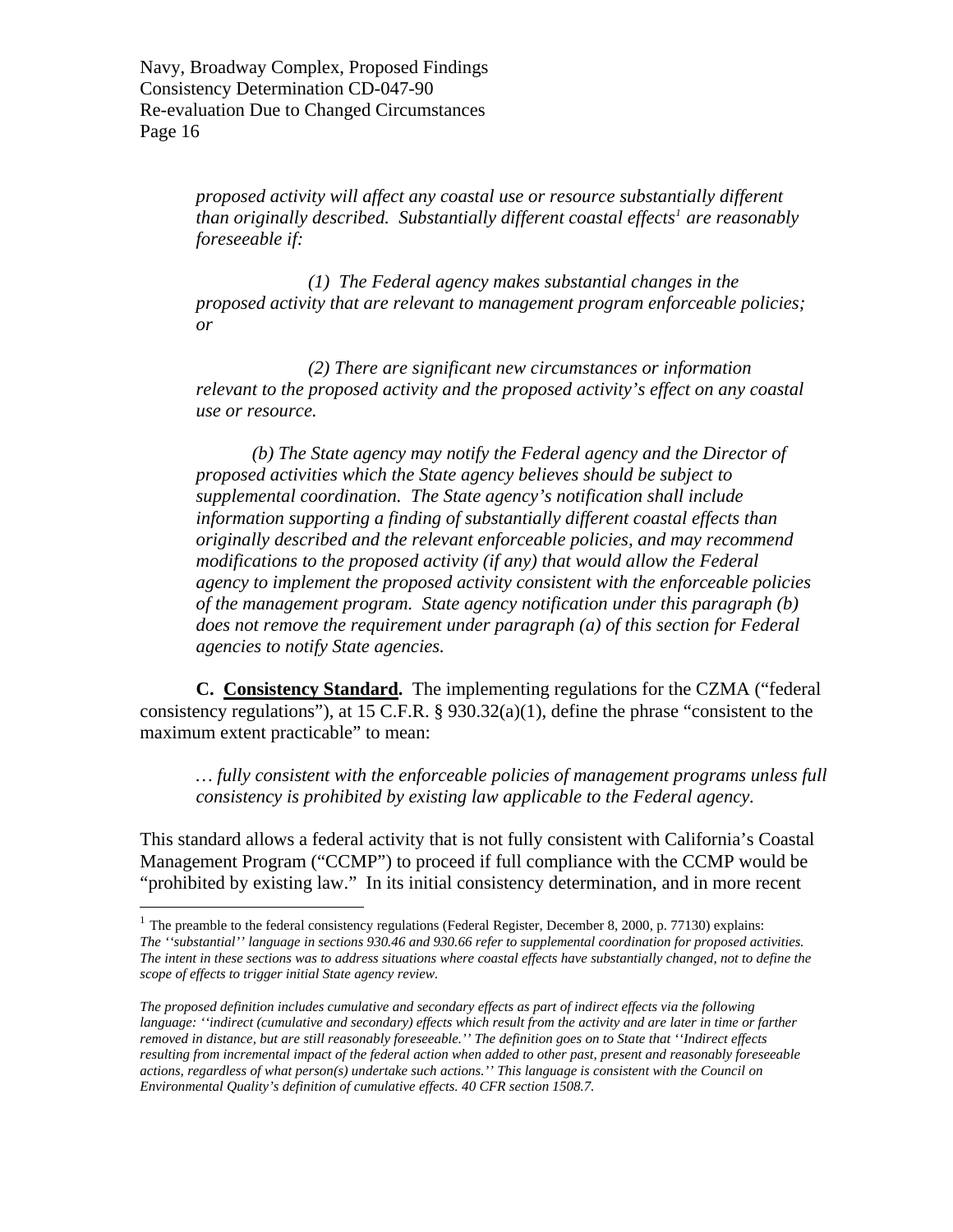correspondence over changed circumstances, the Navy has not argued that full consistency is prohibited by existing law or provided any documentation to support a maximum extent practicable argument. Therefore, there is no basis to conclude that existing law applicable to the Federal agency prohibits full consistency. Since the Navy has raised no issue of practicability, as so defined, the standard before the Commission is full consistency with the enforceable policies of the CCMP, which are the policies of Chapter 3 of the Coastal Act (Cal. Pub. Res. Code §§ 30200-30265.5).

**D. Procedure if the Commission finds that the proposed activity is inconsistent** with the CCMP. Section 930.43(a) of the federal consistency regulations (15 CFR § 930.43(a)) requires that, upon initial review of a consistency determination, if a state agency objects based on a finding that the proposed activity is inconsistent with the CCMP, it must identify measures, if they exist, that would bring the project into conformance with the CCMP. The section states that:

*(a) In the event the State agency objects to the Federal agency's consistency determination, the State agency shall accompany its response to the Federal agency with its reasons for the objection and supporting information. The State agency response shall describe:* 

 *(1) How the proposed activity will be inconsistent with specific enforceable policies of the management program; and* 

 *(2) The specific enforceable policies (including citations).* 

 *(3) The State agency should also describe alternative measures (if they exist) which, if adopted by the Federal agency, would allow the activity to proceed in a manner consistent to the maximum extent practicable with the enforceable policies of the management program. Failure to describe alternatives does not affect the validity of the State agency's objection.* 

As described in Section IV of this report below, the proposed project is no longer consistent to the maximum extent practicable with the CCMP. Although this is not the initial review stage, and the federal consistency regulations applicable at this stage do not impose the same requirement (stating instead that the state agency's notification "**may** recommend modifications to the proposed activity (if any) that would allow the Federal agency to implement the proposed activity consistent with the enforceable policies of the management program" (15 C.F.R. § 930.46(b) (emphasis added))), the Commission offers guidance, at the end of its findings, regarding measures that would help bring the project closer to compliance with the CCMP. Although the Commission finds that the changes listed in Section V of this report (see pages 36-38) would bring the project much closer to compliance with the CCMP, it is not in a position to state definitively that such changes would bring it into compliance with the CCMP to the maximum extent practicable.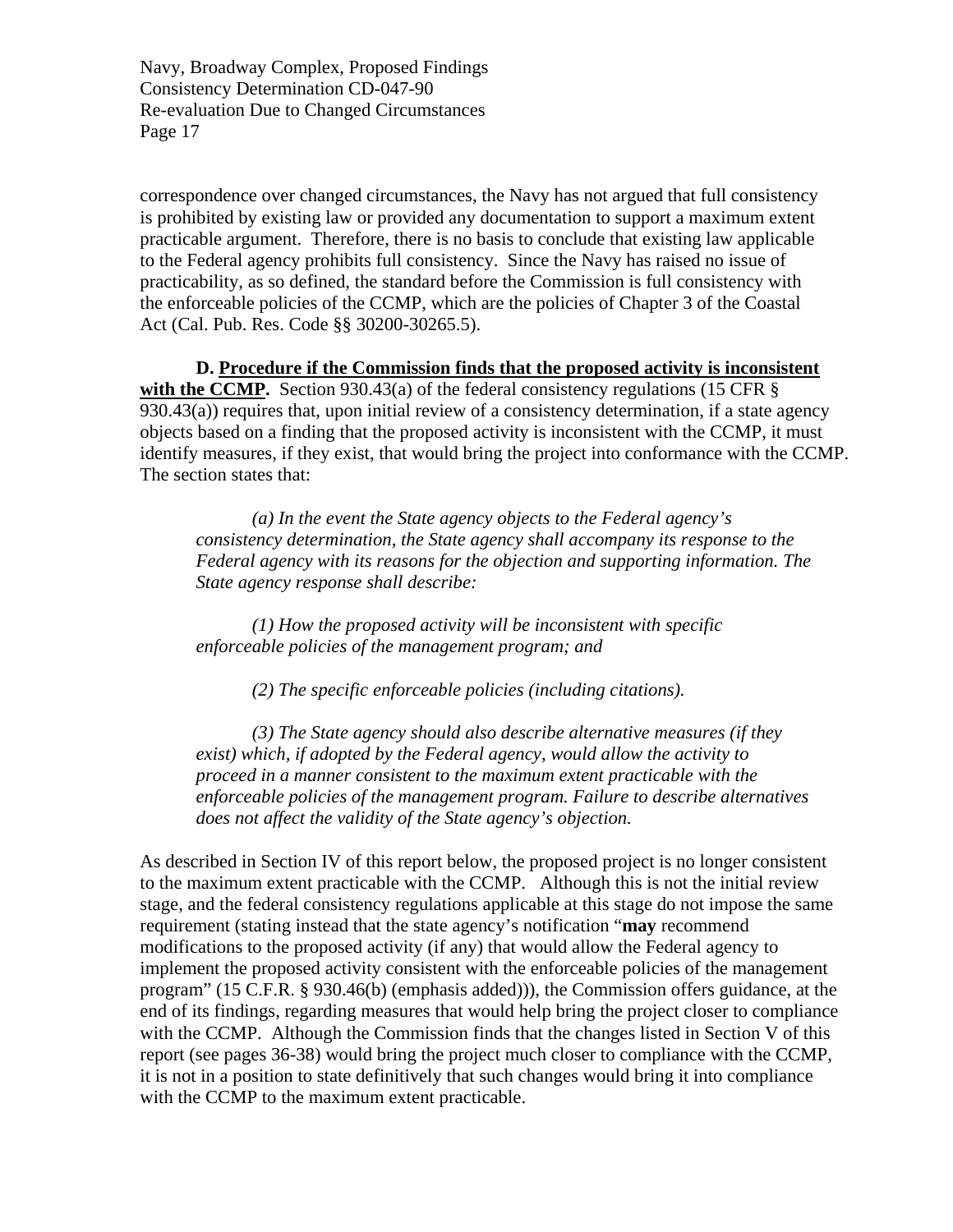#### **IV. Findings and Declarations on Changed Circumstances:**

#### **A. Previous Commission and Navy Correspondence on Changed**

**Circumstances.** On October 25, 2006, the Commission staff wrote a letter to the Navy explaining the changed project and circumstances that have occurred since the Commission's 1991 concurrence with the Navy's consistency determination. The letter (Exhibit 7) stated:

*Our primary reasons for asserting that the project has changed and that circumstances have changed include: (1) changes in development patterns and intensification of uses and traffic in the downtown shoreline area have occurred since 1991 which may adversely affect the scenic amenities of the waterfront and coastal access opportunities; (2) a significant change to the project consisting of replacing traditional hotel(s) with condominium ownership hotel(s); and (3) modifications to the physical development as shown on the attachment.* 

*Since the Coastal Commission's previous action in 1991, there have been numerous changes in the City's downtown core and waterfront. Petco Park has been developed; the Convention Center has been expanded; the second tower of the Hyatt Regency has been constructed and the U.S.S. Midway now sits permanently berthed across from the Navy Broadway Complex. All of these singular developments, along with the steady growth of the downtown area, have resulted in significant physical changes to the landscape and particularly the City's waterfront character. The Broadway Complex's redevelopment needs to be reassessed in the context of the current character and profile of the downtown. The argument has been made by the prospective lessee that the Broadway Complex has been accounted for and recognized in subsequent planning efforts by both the City and Port of San Diego; and, as such, the Broadway Complex has been repeatedly reassessed and endorsed by respective discretionary bodies. However, this assertion, along with repeated statements that the Broadway Complex and subsequent developments conform with adopted land use plans fails to recognize that multiple variations of a development may be found consistent with such plans but, nonetheless, may have dramatic differences in their urban character and resulting visual impacts. In addition, based on the City's recent CEQA analysis for the project, dated 10/19/06, it should be noted that the March 2000 North Embarcadero Visionary Plan EIR did not consider the Broadway Complex in its cumulative analysis for Urban Design/Visual Quality. Therefore, the Commission staff believes that the Broadway Complex needs to be reevaluated to determine its consistency with the visual resource policies of the Coastal Act in the context of the current physical character of San Diego's bayfront.* 

In addition to the changes in the visual character of the City's downtown area, the *changes in development intensity and resulting impacts to traffic circulation, parking demand and public parking reservoirs warrant reassessment. Once again, in its*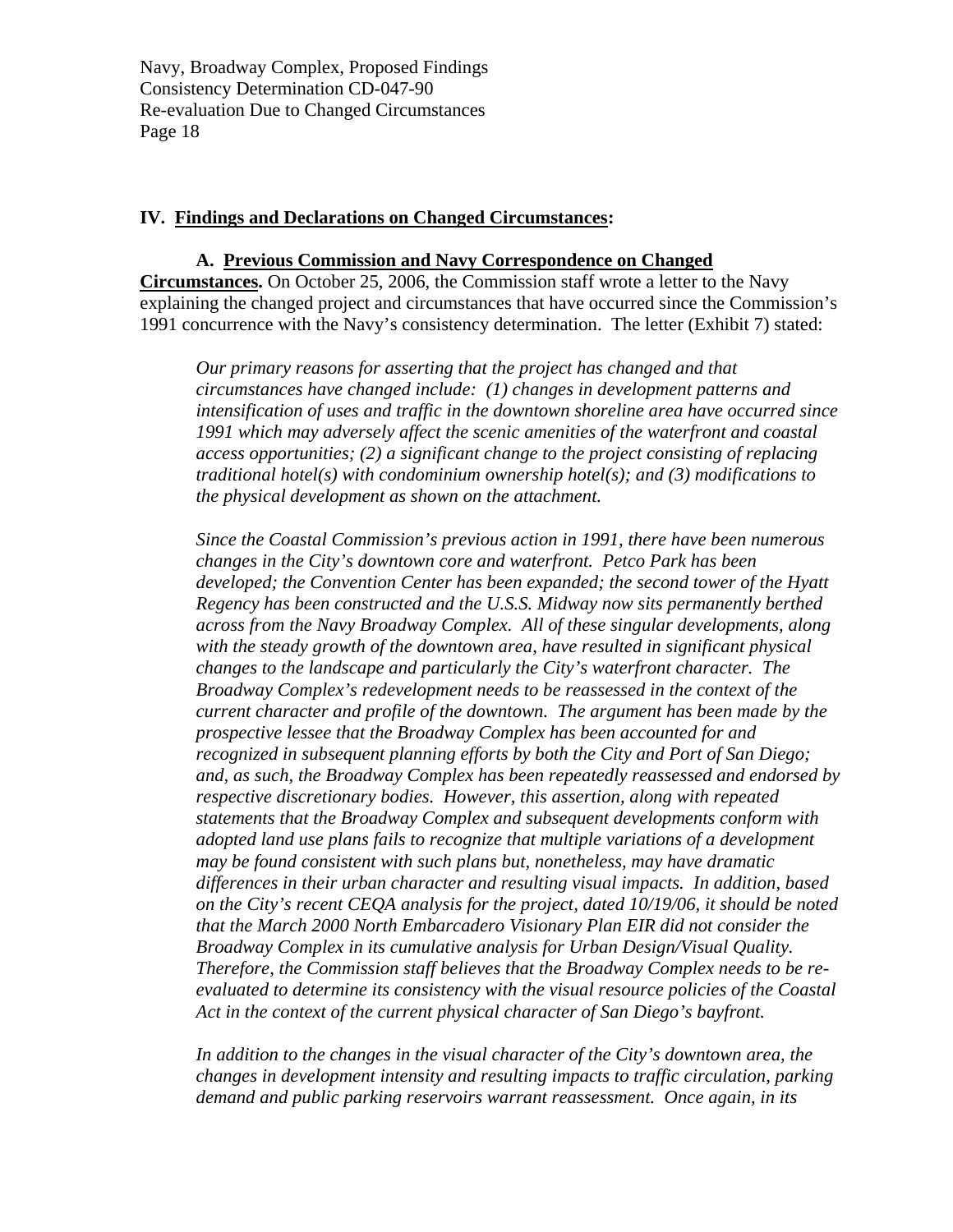> *original action, the Commission relied on conformity with the land use plans and implementation of the City's Transportation Action Plan's ("TAP") identified circulation improvements to assure coastal access would be protected. However, the adopted findings on the Broadway Complex noted "the Commission is concerned about the effect of significant deviations from the expectations of the TAP on the City's transportation system, and thus on public access to the coast." Given the intervening developments previously cited, a reassessment of the Broadway Complex proposal in light of current circulation patterns and public mobility in the downtown area is warranted. In particular, it should be noted that the recently adopted Downtown Community Plan/Centre City Planned District Ordinance EIR (2/06) found that impacts from their implementation on parking and the downtown street system were significant and unmitigable. Such findings reinforce the need to reassess the possible impacts of the Broadway Complex redevelopment on coastal access. In addition, the Commission staff has been increasingly concerned about the diminishing supply of public parking reservoirs, coupled with the lack of alternate transit development, to support public access opportunities. Commitments have been made in multiple Port Master Plan amendments but there is little evidence of a waterfront shuttle system being developed to either transport the public from perimeter parking lots to downtown/waterfront locations or to facilitate their movement along the bay.*

The Navy responded to this letter on February 23, 2007 (Exhibit 8), stating:

 *We appreciate your concern that the project may require supplemental consistency review and a coastal development permit. However, the Navy stands firm in its determination that effects to coastal uses or resources from the Broadway project have not substantially changed since the Commission's 7 May 1991 concurrence, and thus a supplemental consistency determination per 15 CFR 930.46 should not be required.* 

This Navy letter continues on to maintain that:

(a) the project remains consistent with downtown plans and urban design guidelines;

 (b) recent growth in the area has increased the scale and bulk of the visual character of the area, "…making the Broadway project more consistent with the visual policies of the CCMP";

 (c) the number of traffic trips would be 30% lower than previously assumed for the project, based on the Downtown Community Plan EIR;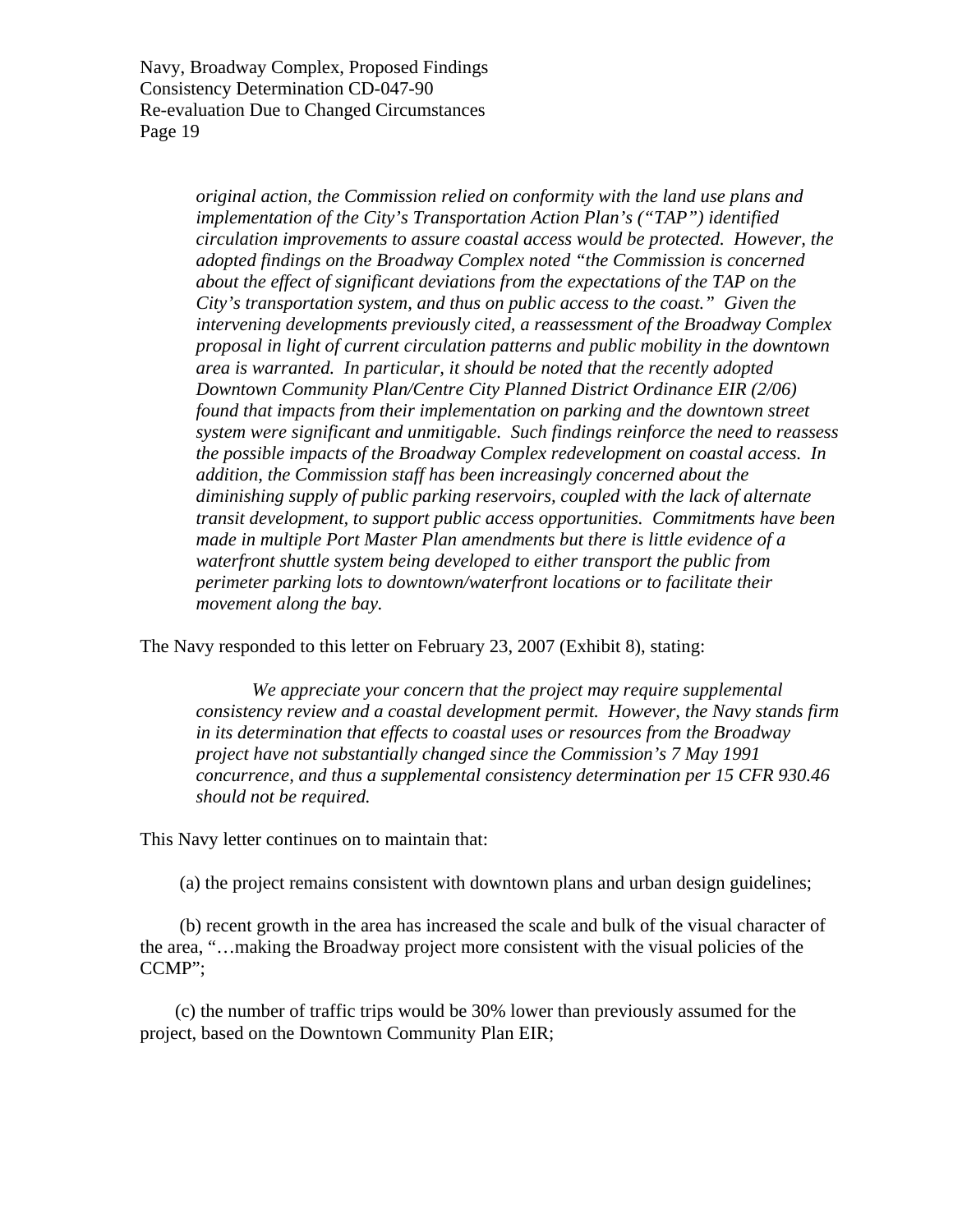(d) "The substantial reduction in trips and the implementation of the agreed-upon traffic improvements are expected to be sufficient to mitigate potential traffic impacts in today's conditions";

 (e) the "significant and unmitigable impacts" cited by Commission staff as having been described in the Downtown Community Plan EIR occur only outside the coastal zone and occur during weekday peaks, and not recreational peak periods;

 (f) "Anticipating parking might be an issue, the developers proposal plans to provide more parking than is required under the Center City Draft Planning Development Overlay … and the creation of public parking where currently none exists again will only serve to improve public access to the waterfront"; and

 (g) during evening, weekend and holiday periods commercial office parking will be made available to visitors, which "… will ultimately enhance parking opportunities for public access during peak visitor times."

The Navy letter concludes:

*The preamble to the Coastal Zone Management Act (CZMA) regulations provides specifically that "the intent of this section is not to give the State agency a second bite at the consistency apple, but rather, to give States the opportunity to review substantial changes in the project or foreseeable coastal effects not previously reviewed by the state (FR, Dec. 8, 2000, p. 77143)." The Broadway project contains no substantial project changes or foreseeable coastal effects not reviewed previously, and an additional coastal consistency review would be a contravention of federal coastal zone management regulations. We strongly believe that the proposed Broadway project actually provides a greater number of beneficial enhancements not originally provided under CD-47-90, such as additional traffic infrastructure improvements, moving the originally proposed 300,000 square feet of aboveground parking to underground parking, and adding another 1.4 acres of open space to the project.* 

Further communications between the Commission staff's and the Navy concerning changed circumstances can be found in the Commission staff's letter on the Navy's 2008 Draft Environment Assessment (EA), and the Navy's responses in the Final EA (Exhibit 9).

#### **B. Commission Findings on Changed Circumstances**

#### **1. Public Access/Recreation, Land Use Priority/View Protection.** The

public access and recreation, priority of land use, and view protection policies of the Coastal Act provide: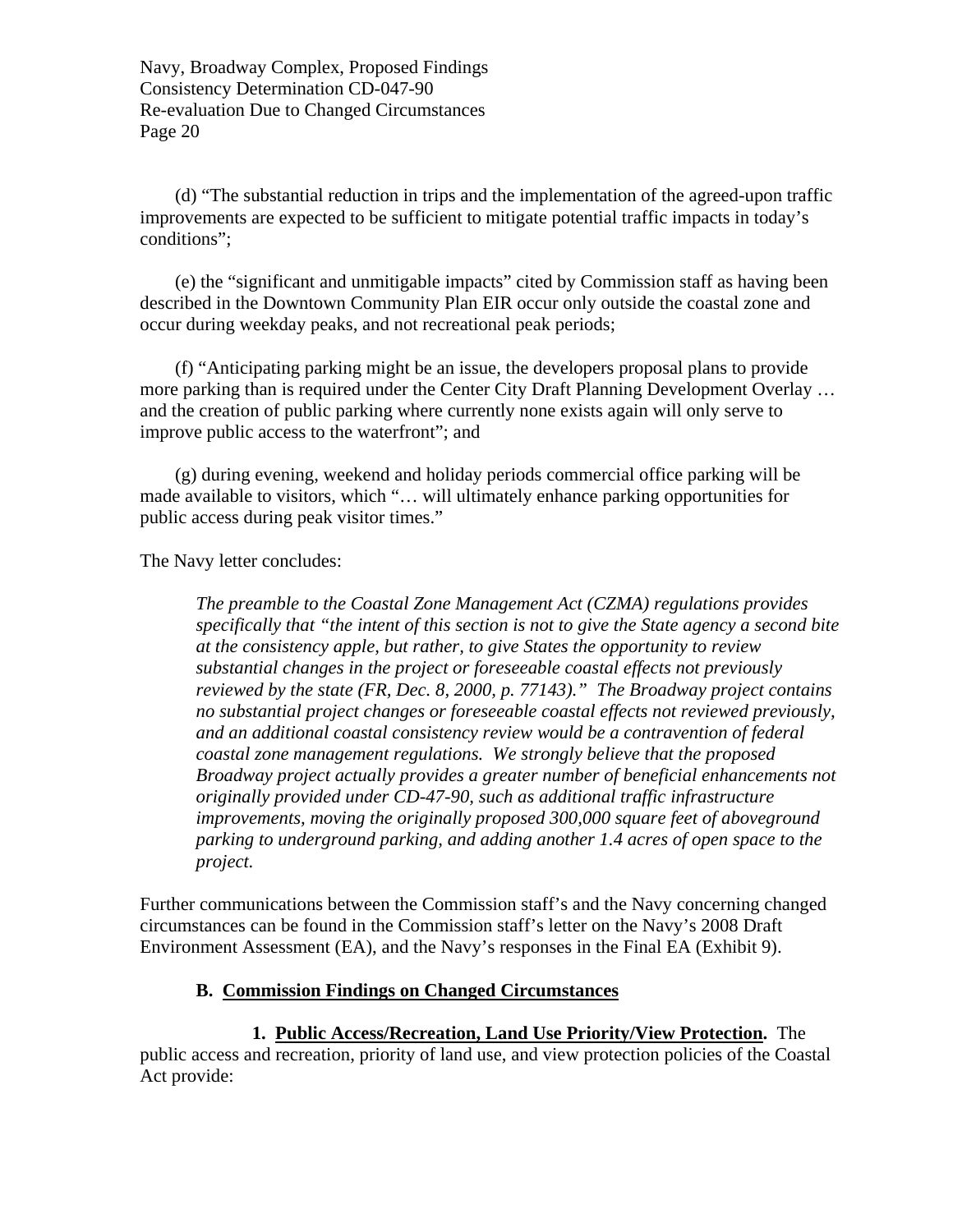> **Section 30210** *In carrying out the requirement of [Section 4 of Article X of the](http://www.leginfo.ca.gov/calaw.html)  [California Constitution](http://www.leginfo.ca.gov/calaw.html), maximum access, which shall be conspicuously posted, and recreational opportunities shall be provided for all the people consistent with public safety needs and the need to protect public rights, rights of private property owners, and natural resource areas from overuse.*

**Section 30213** *Lower cost visitor and recreational facilities shall be protected, encouraged, and, where feasible, provided. Developments providing public recreational opportunities are preferred. …* 

**Section 30221** *Oceanfront land suitable for recreational use shall be protected for recreational use and development unless present and foreseeable future demand for public or commercial recreational activities that could be accommodated on the property is already adequately provided for in the area.* 

**Section 30222** *The use of private lands suitable for visitor-serving commercial recreational facilities designed to enhance public opportunities for coastal recreation shall have priority over private residential, general industrial, or general commercial development, but not over agriculture or coastal-dependent industry.* 

**Section 30223** *Upland areas necessary to support coastal recreational uses shall be reserved for such uses, where feasible.* 

**Section 30255** *Coastal-dependent developments shall have priority over other developments on or near the shoreline. Except as provided elsewhere in this division, coastal-dependent developments shall not be sited in a wetland. When appropriate, coastal-related developments should be accommodated within reasonable proximity to the coastal-dependent uses they support.* 

**Section 30251** *The scenic and visual qualities of coastal areas shall be considered and protected as a resource of public importance. Permitted development shall be sited and designed to protect views to and along the ocean and scenic coastal areas, to minimize the alteration of natural land forms, to be visually compatible with the character of surrounding areas, and, where feasible, to restore and enhance visual quality in visually degraded areas. …* 

The Commission's determination regarding changed circumstances is based both on changes to the physical development proposed at the site, and changes in the surrounding area that have occurred over the past 20 years. One substantial change to the project that changes the project's effects with respect to the above policies is the relocation of, and reduction in size of, the 55,000 sq. ft. museum that was originally proposed on Block 2A, a waterfront location. The museum was part of the package of visitor-serving uses that the Commission relied upon in determining the proposed mix of priority and non-priority uses was consistent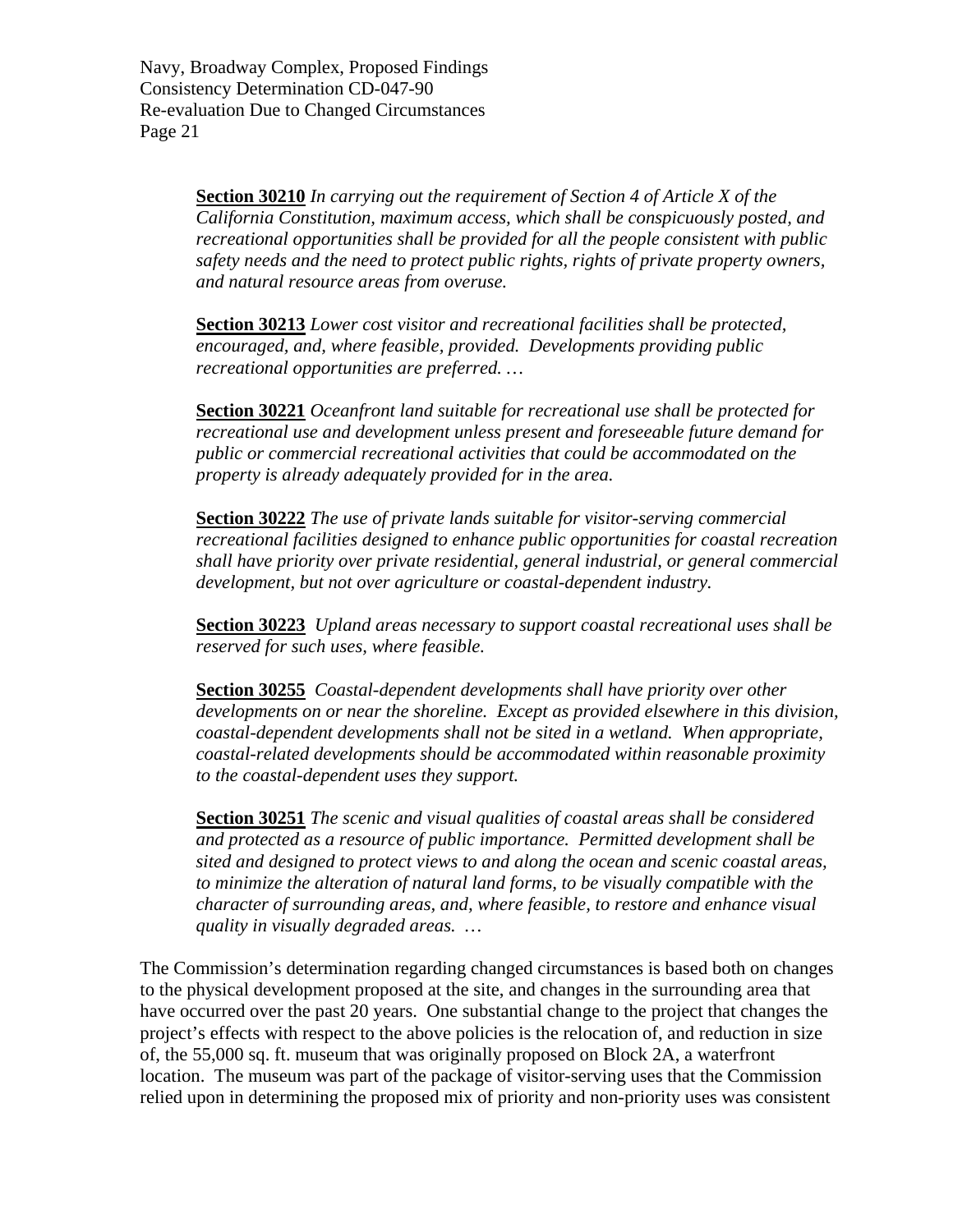with Coastal Act land use policies applicable to this waterfront property. This previouslyproposed stand alone museum on Block 2A has been relocated to Blocks 4A and 4B, and incorporated into the lower floors of two hotel structures, and is no longer a stand-alone structure. This change has been made even more significant given the fact that the popular Midway museum had been installed on the waterfront, directly across the street (Pacific Hwy.) from Block 2A, which would make Block 2A an even more appropriate site for a visitor-serving use that might complement and increase the attractiveness and value to the public for both visitor-serving uses. Also, the square footage of the museum has been reduced in size from 55,000 sq.ft. to 40,000 sq. ft., which further decreases its value as a visitor facility.

Also, whereas waterfront facing Block 2A was previously to be dedicated to visitor-serving facilities, a priority use under the Coastal Act and a more appropriate use for the four waterfront blocks than commercial use, under the current proposal, this block is being predominantly dedicated to commercial use (a 13-story, 296,535 sq. ft., office building use), which is not a priority use under the Coastal Act.

Other design and location modifications compared to the 1991 proposal include:

- The current Master Plan includes 3 hotel towers and 3 office towers instead of 2 hotels and 2 office towers;
- All of the proposed parking is underground, whereas the previous plan identified specific blocks that would include above ground parking structures which were calculated as part of the maximum allowable square footage;
- The Navy office building has been relocated from Block 2B to Block 3B;
- The structures on the 4 inland Blocks were defined as 4 distinct towers with specific heights and development was to step down toward the Bay. The development on the bayfront blocks now include a 13 story office tower, a 10 story hotel and a 9 story hotel. Previously all uses on the bayfront blocks were recreational and visitor-serving and lower scale.
- The 1991 proposal contemplated public pedestrian access along Broadway and through the complex along E, F, and G Streets and along Harbor Drive. The 1991 proposal contemplated semi-public pedestrian access through the center of the project from north to south (see Exhibit 3). The focus on public pedestrian access was waterfront oriented. In contrast, Manchester's current design reduces public pedestrian access along Harbor Drive, refocuses it to the interior of the complex and is not waterfront oriented.

More importantly, when combined with the changes that have occurred in the surrounding area, the project's effects are significantly different that originally considered by the Commission.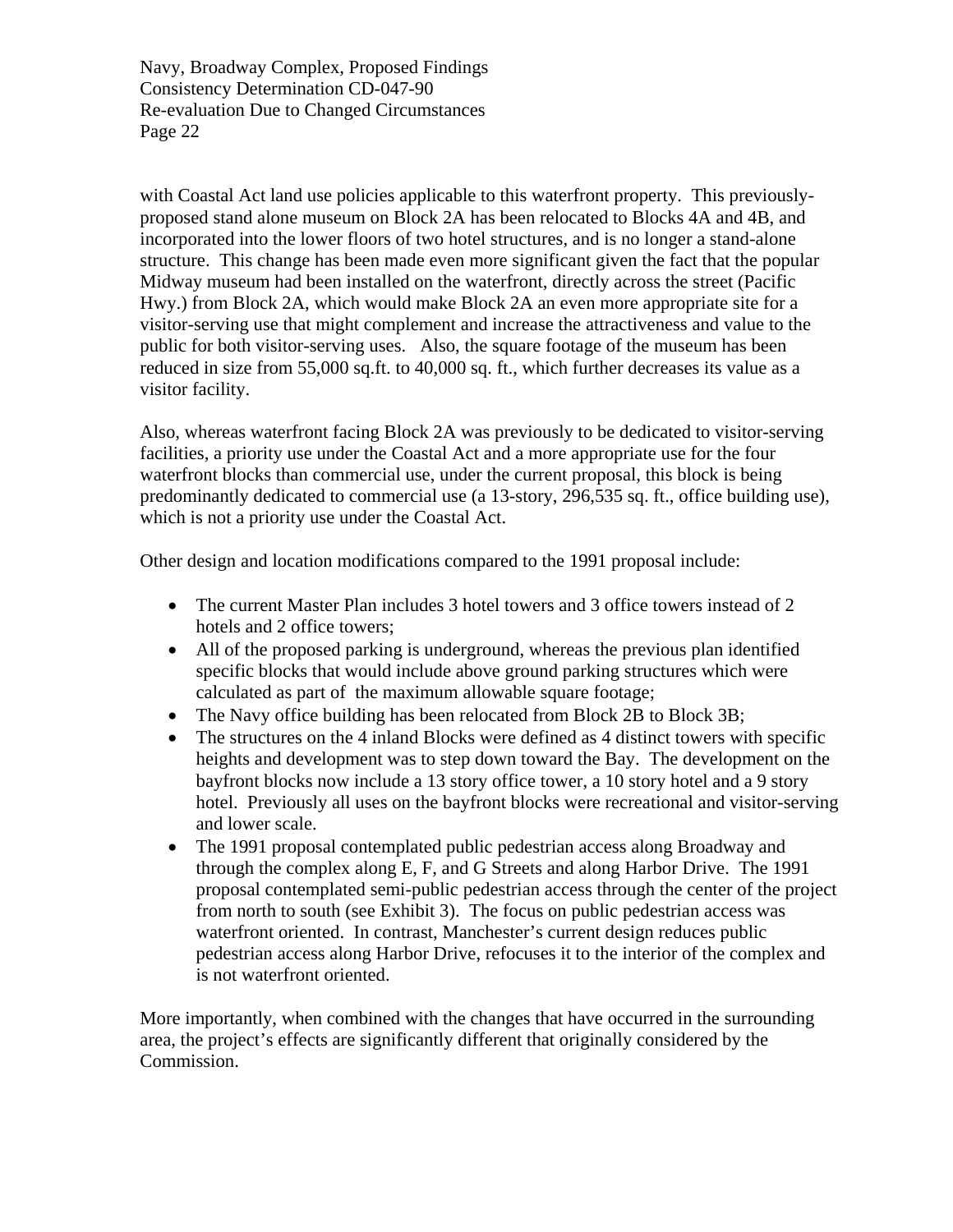The present form of downtown development not only changes how the Broadway Complex project will affect coastal access, but also provides new information that alters the significance of some of those effects, and thereby changes how and what uses should be prioritized along the waterfront, and how visual quality should be protected.

The Broadway Complex is located in the Marina District in the Centre City Community Plan. The March 2006 Downtown Community Plan EIR describes the Marina neighborhood as:

*… the most complete residential neighborhood of all of downtown's neighborhoods. It is anticipated that it would not change substantially as a result of the proposed Community Plan. However, the Navy Broadway Complex along Marina's waterfront could experience some redevelopment.* 

The Broadway Complex was designed at a time when there was very little residential development downtown, far fewer highrises, and an expectation that most future development would be office, retail, and industrial. The actual buildout of downtown in the intervening years has been substantially different, with a much greater emphasis on residential development. According to the Centre City Development Corporation, which regulates downtown development for the City of San Diego, as of April 2011, in the last 10 years alone, 13,255 residential units have been constructed downtown. Most of these projects are located outside of the Coastal Zone, and thus, were not specifically reviewed for conformance with the policies of the Coastal Act, but they are within easy access of the waterfront, and can affect coastal resources and planning decisions made in the Coastal Zone. The residential population creates a greater demand for downtown parks, open space, retail, and a pedestrian-scale orientation than would have been required for the office-oriented neighborhood expected to develop in 1991. As a result, development that does not accommodate that demand, or worse yet *increases* that demand, will put additional strain on the existing resources and thereby have an effect on the resources substantially different from the effects described in the 1991 consistency determination.

Policies in the 2007 Downtown Community Plan (which has not yet been reviewed and approved by the Commission) call for ensuring that development along the shoreline is low in scale and intensity, with increasing stepped building envelopes further inland. (Policy 5.5- P-3). The proposed project, which includes two 10+ story buildings on Blocks 2A and 3A built to the edge of the property line along Harbor Dr., does not reflect this scale and intensity.

Moreover, the past 20 years have seen a significantly increasing public awareness of the value of waterfront sites and their land/water connection, the need for a more human scale along the waterfront, and the need to maximize recreational opportunities, such as parks, biking and pedestrian travel corridors, and mass transit connections. These opportunities are seen as far more valuable than they were 20 years ago, when public expressions of concern were relatively rare over proposals for extremely tall buildings along the waterfront.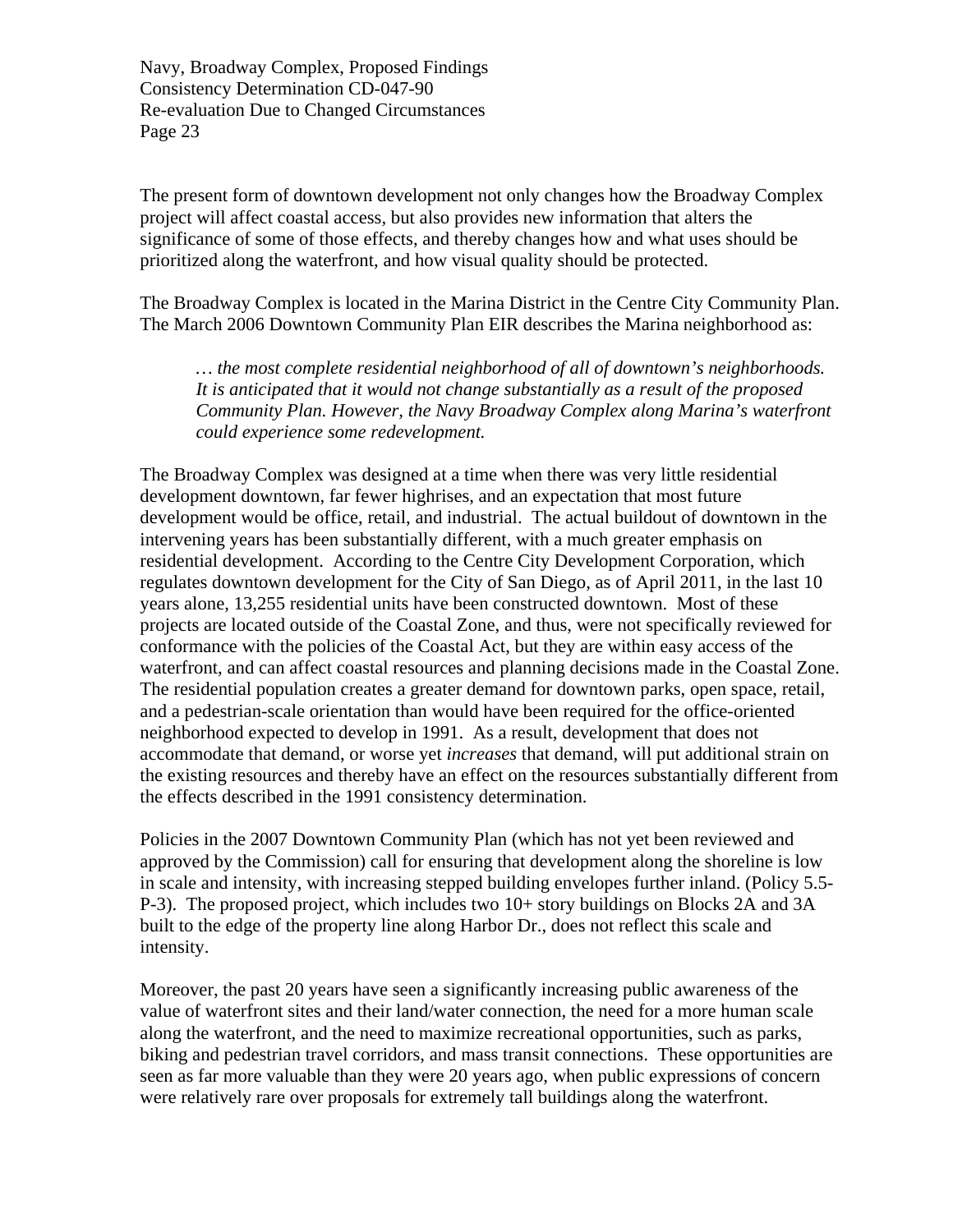Visually, the downtown environment almost constitutes a quite different city scale and context than the one in which the project was originally authorized. As noted above, unlike office buildings, residential and hotel uses tend to congregate along the waterfront, and these stresses on visual quality were not considered or accounted for in the original consistency determination. This constitutes both new circumstances and new information relevant to the proposed project's impact on visitor-serving uses and existing visitor-serving resources.

In addition to a distinctly different development pattern for the downtown as a whole, as described further below, several developments in particular have changed the impacts that the Broadway Complex will have on coastal resources.

#### North Embarcadero Visionary Plan (NEVP)

The North Embarcadero Visionary Plan Port Master Plan (PMP) Amendment outlines a program of public access improvements along Harbor Drive including developing a wide esplanade alongside the shoreline, landscaping and streetscaping improvements, passive green spaces, and narrowing and curving Harbor Drive to accommodate a major park or plaza at the foot of Broadway. The North Embarcadero Visionary Plan (NEVP) was intended to cover planning of the entire North Embarcadero region, including the blocks to the north of the Broadway Complex, and the waterfront area west of the Broadway Complex. The Broadway Complex was intended to be consistent with the North Embarcadero Visionary Plan—this goal was included in the Navy's lease with the developer. The North Embarcadero Visionary Plan PMP Amendment was approved by the Commission in 2001.

After adoption of the NEVP, the Port determined that construction of the destination park at the foot of Broadway was infeasible or undesirable. Therefore, as partial mitigation for this park, the Commission recently approved a coastal development permit in which the Port of San Diego agreed to provide a 150 ft. setback from Harbor Drive on the "Lane Field" site, which is located on the inland side of Harbor Drive, on the north side of Broadway (CCDC  $\&$ San Diego Unified Port District, Appeal No. A-6-PSD-11-006, Phase I of the North Embarcadero Visionary Plan (NEVP). The purpose of this setback is to provide visual relief from high-rise development along the waterfront, and public open space to provide the public access and recreational amenities that will no longer be provided at the foot of Broadway. This development setback on Harbor Drive is expected to be extended north to the property at 1220 Pacific Highway.

In addition to provision of the enhanced open space setback at Lane Field, in its action on the appeal, the Commission required the Port to identify an additional 1.25 acres of waterfront land to replace the waterfront open space/park area that will no longer be provided at the foot of Broadway. Potential locations identified for the replacement waterfront open space include an expansion of the existing waterfront grassy area on Harbor Drive across from the Navy Broadway Complex. The required analysis of this area for park use includes an evaluation of closing Harbor Drive in front of the Navy Broadway Complex to automobile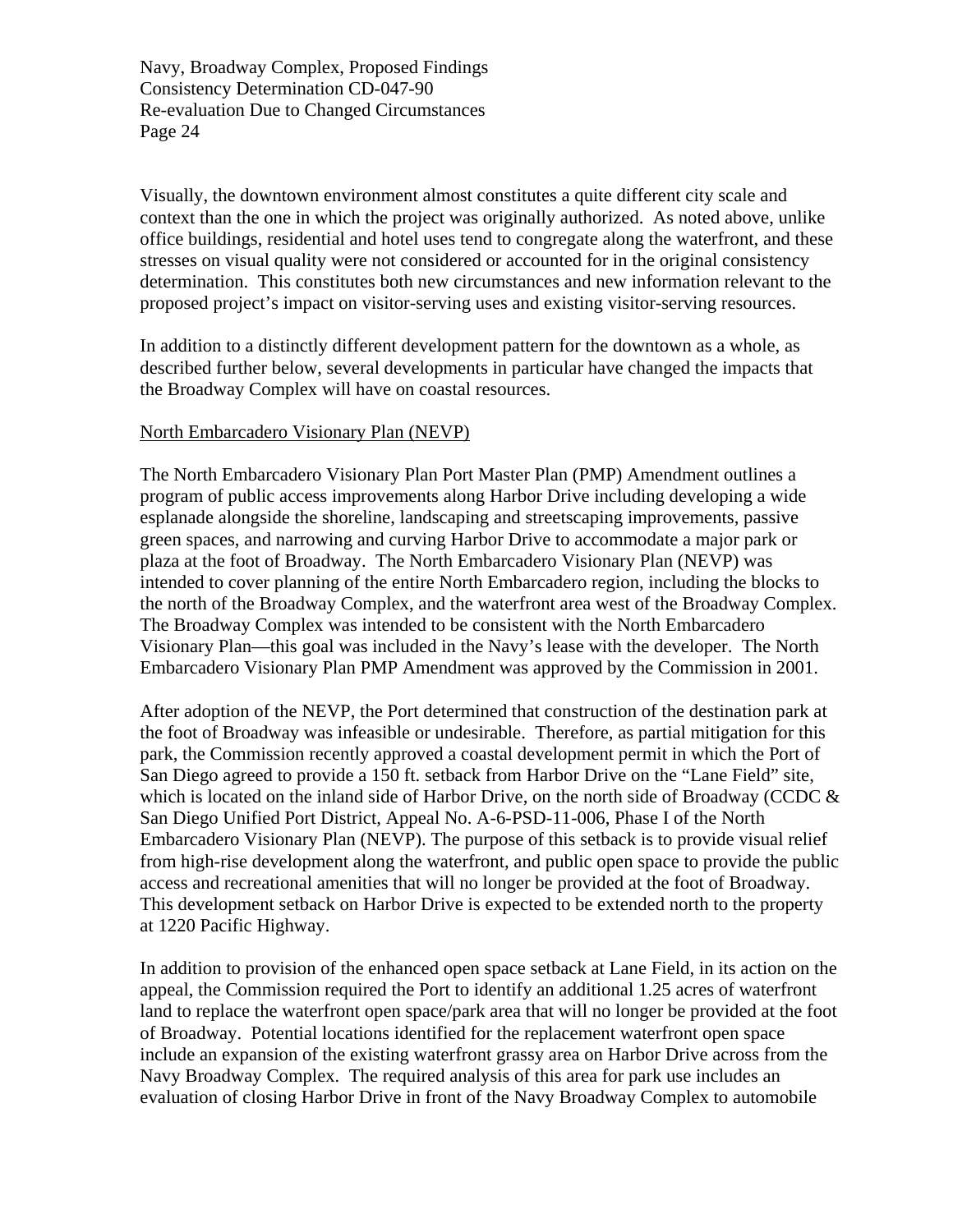circulation (except for emergency or shuttle access). Thus, there have been significant changes to the pattern of development along Harbor Drive and the open space requirements for the North Embarcadero in terms of location and size as a result of the Commission's action on the NEVP Phase I appeal. Such changes result in different impacts to the uses and resources in the area resulting from the previously-approved development.

As such, the proposed project is not consistent with revisions to the North Embarcadero waterfront approved by the Commission. The middle two waterfront blocks (Blocks 2A and 3A) would have multi-story buildings built to the edge of the property line with virtually no setback (aside from a 17 ft. sidewalk) from Harbor Dr.; Block 4A would have a 25 ft. setback from Harbor Dr. Aside from the 1.9 acre park previously and still proposed on Block 1A, the public open space for the project is provided in the interior of the complex, which relegates the site's bay connection to a relatively minor consideration. Such design may be appropriate for a more inland complex, but not a bayfront site that needs to take advantage of the opportunity to increase public use and enjoyment of the bayfront.

The Commission also notes that the parking lots surrounding the County of San Diego Administration Building, located on Harbor Drive north of Ash Street, have been approved for conversion into parks, which will further establish a pattern of providing significant public open space along Harbor Drive, with development set back from the street.

The previously proposed 2.5 acre public park on the north side of Broadway was intended to complement the 1.9 acre open space on the Navy Broadway site, and which, taken together, were seen as a significant public benefit and transition from the bayfront to the bay entrance to downtown San Diego. It is the Commission's expectation that the Port will find additional waterfront park acreage along the North Embarcadero and likely in close proximity to the Broadway Complex site. However, the loss of the significant public benefit accruing from the two complementary parks on either side of the foot of Broadway and adjacent to the site, and the uncertainty as to where the waterfront park acreage will be replaced, results in a significant question as to the appropriate location of the proposed public open space on the Broadway Complex site.

As proposed there is 1.9 ac. reserved for park/open space on Block 1A. With the potential changes discussed below to Navy Pier and Broadway Pier, the installation of the Midway Museum and potential changes to auto/pedestrian circulation on Harbor Drive, all in the area immediately bayward of the subject parcels, it is not possible to conclude the proposed size and location of public open space associated with the 20–year old plan is adequate and consistent with the Coastal Act. Clearly the impact of the proposed development on the revised North Embarcadero waterfront will be different than what was considered by the Commission when the Navy Broadway Complex project was reviewed 20 years ago.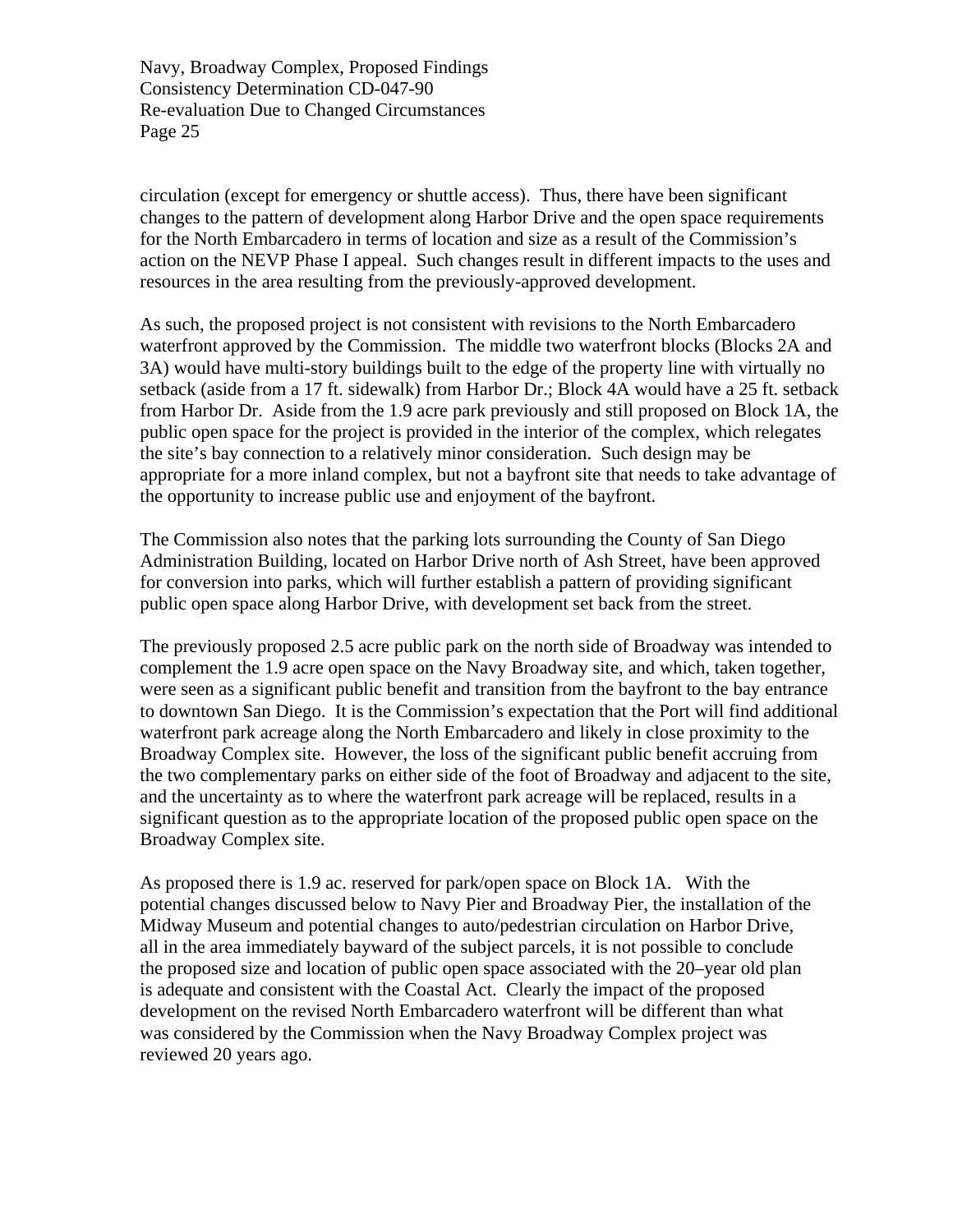The Commission notes that the NEVP anticipates substantial public improvements to the area around the Navy Broadway Complex site, including significant changes that have already occurred or will occur to the B Street Cruise Ship Terminal, Broadway Pier and Navy Pier (discussed in greater detail below). Changes to the area around the Navy Broadway Complex include construction of a new cruise ship terminal on Broadway Pier to serve the changing number of cruise ships visiting San Diego and to serve as the interim terminal while the terminal at B Street is renovated. This has had a two-fold effect; the building on Broadway Pier itself reduced available views over the water and the amount of public waterfront open space, and it has brought an increase in tourists to the waterfront.

In fact, so many changes have occurred to the area since adoption of the NEVP 10 years ago, that the Port is currently preparing an EIR for an updated NEVP Port Master Plan Amendment that includes a comprehensive review of current conditions and changes to the area, to allow for smart planning for the region in the years to come. Under consideration is reducing the number of lanes on Harbor Drive, closing portions of North and West Harbor Drive, narrowing portions of North Harbor Drive and making it one-way for vehicular traffic, providing additional open space on the waterfront side of Harbor Drive, identifying new opportunities to enhance pedestrian-oriented circulation along the North Embarcadero waterfront, incorporating a new youth hostel, and identifying additional areas of waterfront open space to off-set the loss of the waterfront park at the foot of Broadway.

#### Midway Museum

The permanent installation of the Midway Museum at the foot of F Street has removed one of the view corridors from downtown to the bay, which were seen as a significant public benefit of the redeveloped Broadway Complex (compared to the existing Broadway Complex, which has no view corridors). Like the change to the museum discussed above, this elimination reduces the overall public/private uses and benefits balance that the Commission relied on in authorizing the project 20 years ago.

The Midway Aircraft Carrier Museum is docked on the south side of Navy Pier, bayward of Harbor Drive opposite F Street and Blocks 2A and 3A of the Broadway Complex. The Midway is approximately 1,000 feet long and 50 feet tall from the waterline to the flight deck. Above the flight deck, the control tower area is approximately 190 feet tall, as measured from the waterline. Including the mooring platforms on the north side of the ship, the width of the Midway extends approximately 260 feet south of the existing Navy Pier.

The Midway is located directly across from the planned extension of F Street, which the Centre City Community Plan designates as a view corridor to be implemented when the Broadway Complex is redeveloped. At the time the Broadway Complex was authorized, it was assumed that F Street would be a view corridor; however, the Midway now precludes continuous views to the Bay down this street.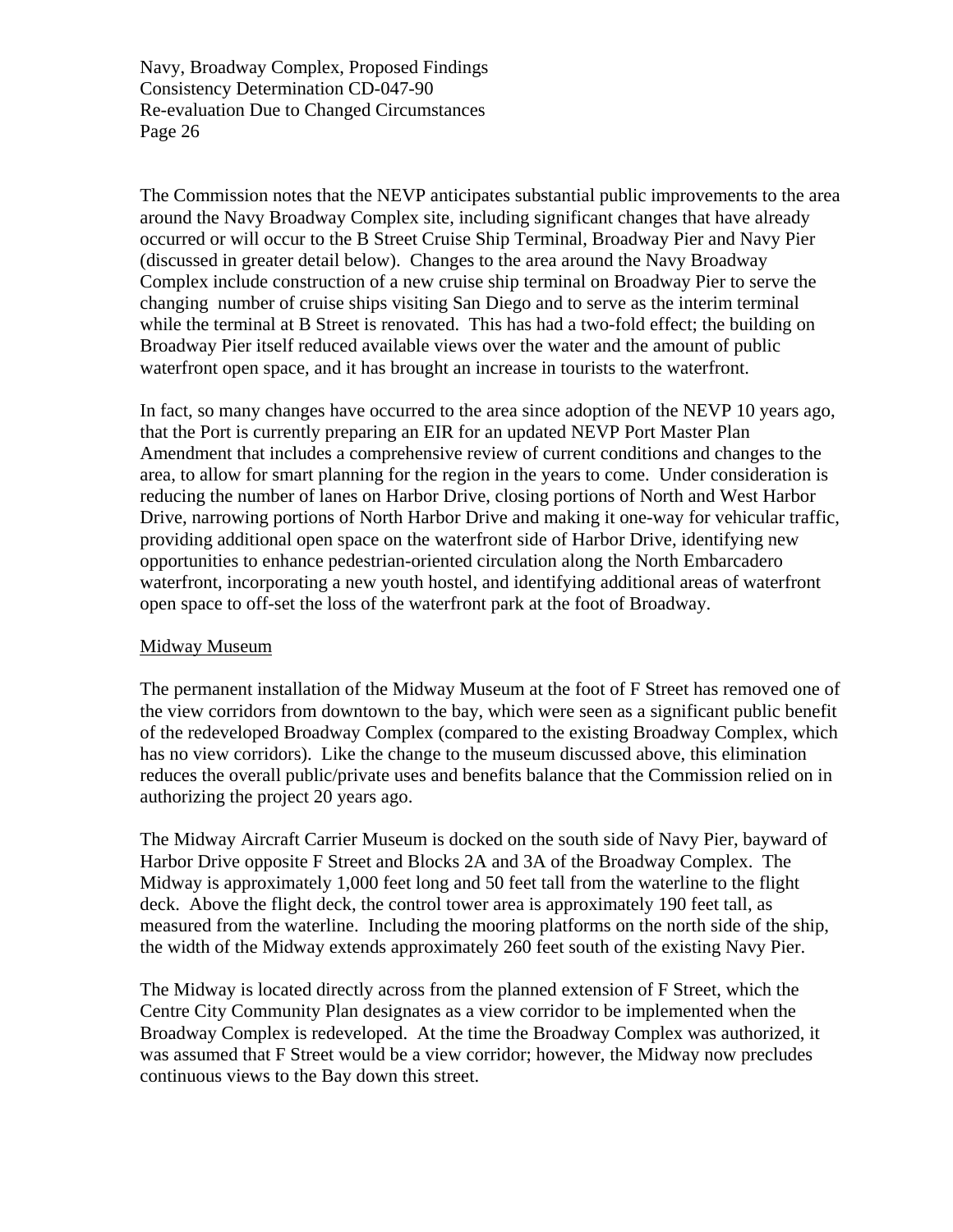The Commission approved the Midway knowing the impact it would have on views from F Street, but also acknowledged "the North Embarcadero area is, unfortunately, one of the few areas downtown where there is a strong visual connection to the waterfront, and each new development that blocks off another significant portion of the public's view has an adverse impact." The aircraft carrier is a significant new addition to the viewscape of the waterfront that was not considered at the time the consistency determination for the Broadway Complex was approved. The Midway's individual impact was determined to be acceptable, but in light of the cumulative impact of the development that has occurred in this critical area, the impacts of Broadway Complex development should be reevaluated. View corridors, setbacks, and stepbacks should be reconsidered in light of the absence of the expected view corridor on F Street and the presence of the Midway Museum as a visitor-serving destination.

When the Commission approved the Midway, it was with the understanding that Navy Pier would be converted to a park when the pier was relinquished by the Navy to address the visual impact of the Midway on public views toward the Bay. At such time, the parking on the pier was to be relocated inland. The Commission action anticipated relocation of the parking would likely occur in conjunction with redevelopment of the Navy Broadway Complex. Since that time, Navy Pier has been relinquished by the Navy but no actions have been taken toward converting Navy Pier to a park. In addition, the demand for and relocation of the public parking for the Midway has not been taken into consideration in the proposed project. As indicated above, conversion of Navy Pier to a park is being considered as part of the pending PMPA by the Port. The redevelopment of the Broadway Complex site should be responsive to the changes to open space and public access in the surrounding area that will result from such changes that will occur in the area under the PMP review process.

Further changes and planning efforts at the San Diego's downtown core and waterfront that have occurred since the Coastal Commission's previous action in 1991 include: the development of Petco Park, expansion of the Convention Center, construction of the second tower of the Hyatt Regency, and proposals to redevelop the Old Police Station (south of the Broadway Complex) as a public market. All these projects and planning efforts, taken together, have resulted in significant physical changes to the landscape and particularly the City's waterfront character, leading to the inevitable conclusion that the Navy Broadway Complex project will affect coastal uses and resources in a manner substantially different from what was originally described in the Navy's 1990 consistency determination, and warranting a reassessment of the Broadway Complex's redevelopment within the context of the current character and profile of the downtown.

In assessing these changes to the area, combined with the changes made to the project, the Commission concludes that the proposed Broadway Complex is no longer consistent to the maximum extent practicable with the requirements of the Coastal Act's view protection policy (Section 30251) that: (a) the scenic qualities of coastal areas are being protected; and (b) new development be visually compatible with the character of the surrounding areas. The Commission also concludes that the project's balance of priority and non-priority uses,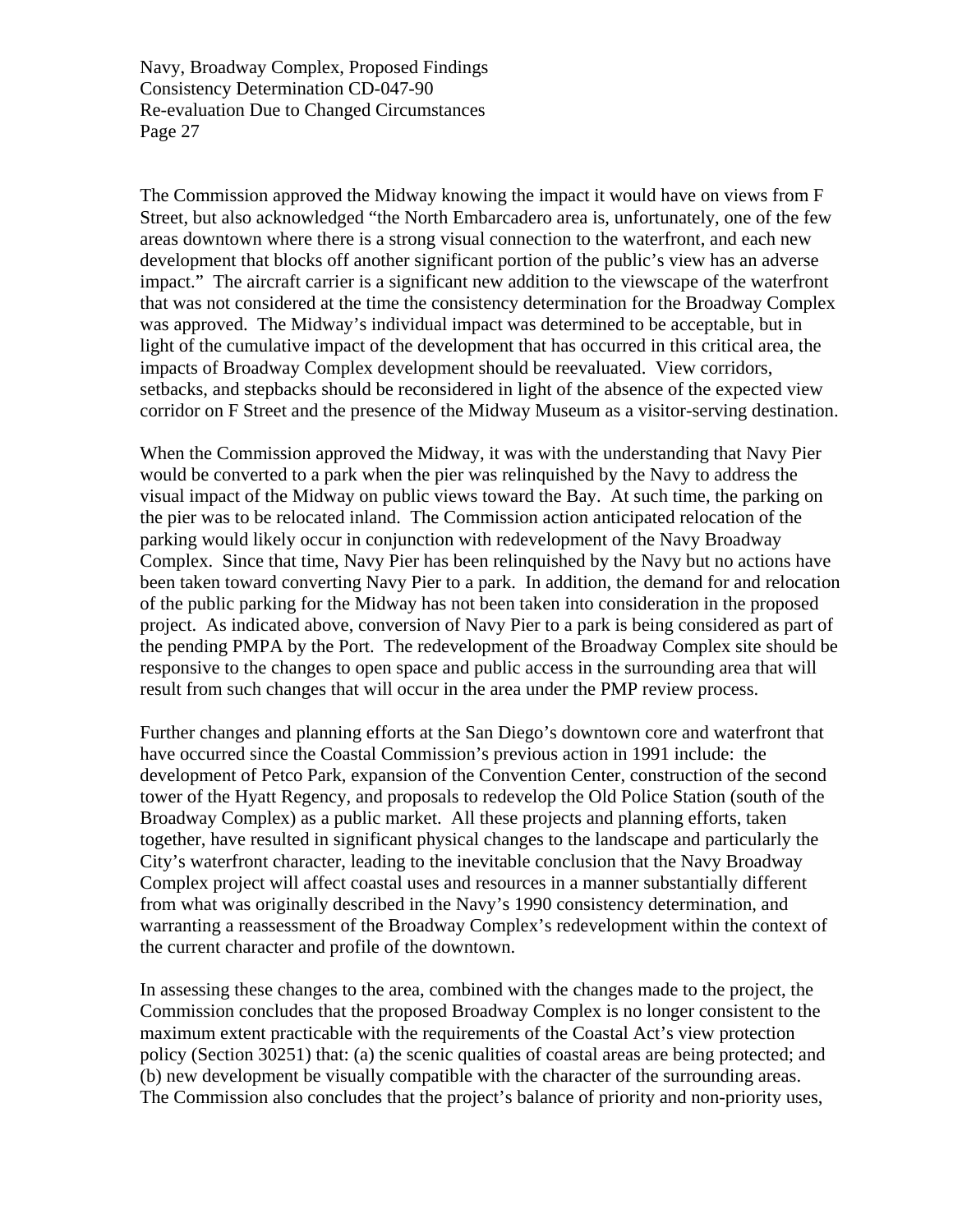and public and non-public spaces, is no longer consistent with the requirements of Sections 30222 and 30255 that give priority for use of suitable sites to visitor-serving and other highpriority uses, and the requirements of the public access and recreation policies (Sections 30210 and 30213), which provide for maximizing public access and giving priority to lowcost visitor serving facilities.

Concerning this last Coastal Act requirement, the Commission further notes that in the intervening 20 years since the Commission reviewed this project, Commission planning and regulatory decisions on proposals for high-cost hotels in many areas of the California coastal zone have included significant contributions to programs for construction of low- and moderate- cost visitor serving uses (such as hostels), to address the Coastal Act priority afforded to low and moderate cost visitor facilities. No such measures for providing lowand moderate-cost opportunities are included for the proposed hotels.

While there may be other project resolutions that would comply with the Coastal Act, as allowed under the applicable regulations the Commission is identifying measures that could bring the project into compliance with the applicable policies. These potential modifications are listed in Section IV of this report, on page 36-38 below.

The Commission also notes that, prior to its November hearing no this matter, the Commission staff prepared an addendum that responded to several letters received after preparation of the staff recommendation for this item and recommended that those responses be added to the Commission's findings. Accordingly, those additions are included here. The Commission received letters from the Navy, dated October 17, 2011, and counsel for Manchester Pacific Gateway LLC ("MPG"), dated October 26, 2011, responding to Commission staff's position as stated in the staff report and prior correspondence. The Commission staff's response, which was adopted by the Commission, stated:

#### *Navy Letter*

*The Navy's letter asserts that there have been no substantial changes to the project that are relevant to management program enforceable policies. In support of this position, they cite the fact that certain aspects of the proposal (such as the mix of land uses that would comprise the project, the maximum heights of buildings, the setbacks, the landscaping, and the provision of public access improvements) remain the same. However, the Commission's findings also point out several significant changes to the proposal and discuss the ways in which those changes are relevant to the project's overall consistency with the Chapter 3 policies of the Coastal Act. See pages 19-27 of the staff report. Those changes include:* 

- *Moving the pedestrian-oriented aspects from the waterfront to the interior*
- *Relocating and shrinking the museum*
- *Changing Block 2A from visitor-serving to commercial*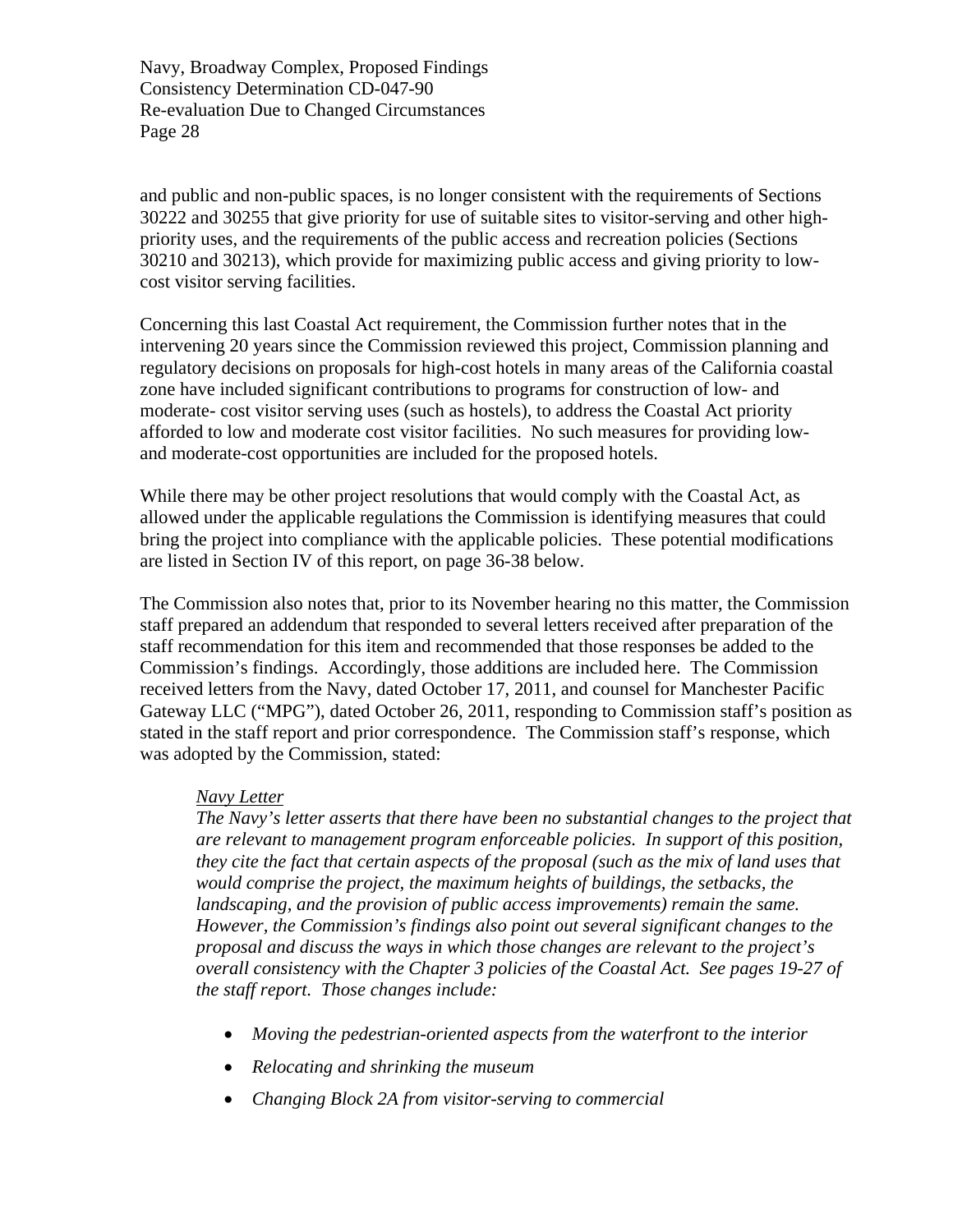> *The Navy also asserts that there have been no significant new circumstances or information relevant to the project or its effect on any coastal use or resource. In support of this assertion, they note that certain characteristics of the site (such as that it provides no access and is not visually attractive) remain applicable. However, the Commission's findings note significant changes both in the surrounding area and in the understanding of how development of a site such as this one could affect coastal resources.*

*Finally, the Navy claims that, although there has been a great deal of development in the surrounding area since the Commission's review of the original consistency determination in 1991, build-out of the NBC was assumed in the environmental review of those projects. Thus, the Navy argues, there are no new impacts to be evaluated now. However, this argument misses the point. The standard under the federal regulations is whether there are "significant new circumstances" that are relevant to the project's effect on coastal uses and resources. 15 C.F.R. section 930.46(a)(2). Twenty years of active development throughout the surrounding area, changing demographics in terms of residential use, and new appreciations for waterfront usage clearly constitute significant new circumstances, whether or not those were considered in the context of approvals of other projects. Moreover, some of those approvals were for projects outside the Coastal Zone, so the Commission had no opportunity to review them. Finally, some of these changes relate to new information, which is also part of the 930.46(a)(2) standard, and which the Navy's letter does not address.* 

*In sum, although the Navy correctly points out things that have not changed, there are many things that have changed, and the Commission's findings identify many ways in which those changes satisfy the criteria of section 930.46.* 

#### *Cooley/Manchester Letter*

*In his letter, Steven Strauss, counsel for MPG, argues (1) that the Commission should postpone its consideration of this matter; (2) that the action recommended by staff would exceed the Commission's jurisdiction under the CZMA; (3) that the project has all the necessary entitlements; (4) that prior litigation has resulted in judicial determinations that no substantial changes to the project or significant new circumstances or information exist, and (5) that the project will have beneficial effects on visual resources, public access, visitor-serving uses, and the economy.* 

*In terms of postponement, Mr. Strauss argues that proceeding under these circumstances "would be tainted by injustice and one-sided dialogue" because of the Navy's inability to participate. However, the Navy is not precluded from participating, either legally or practically, as evidenced by the fact that it submitted a 25-page comment letter, not to mention the participation of Manchester. Moreover, even if both the Navy and Manchester were precluded from proceeding, Mr. Strauss cites no authority for this assertion that proceeding would be improper, and the Commission is*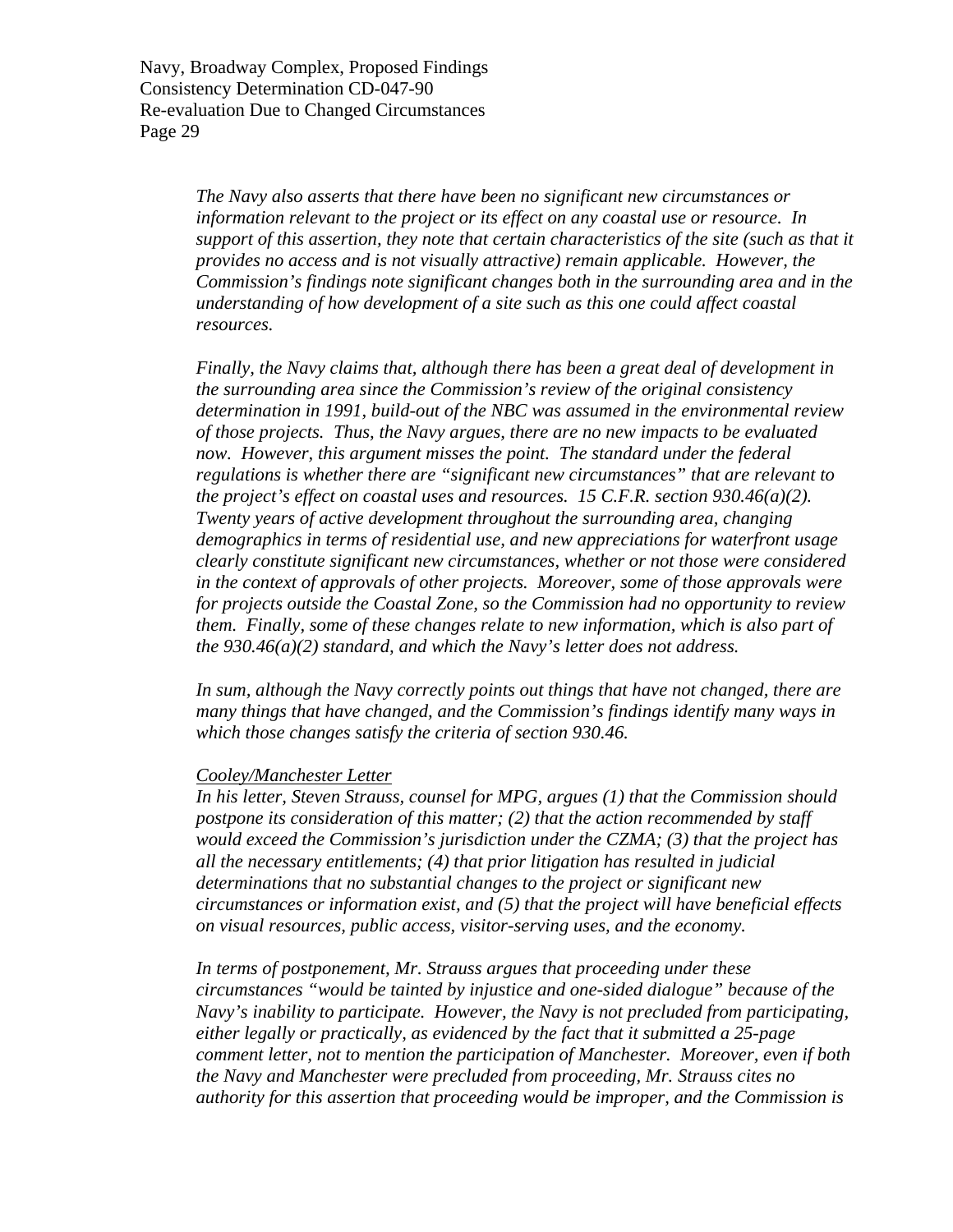> *aware of no reason why it may not proceed. It is entirely within the Commission's discretion whether to proceed under these circumstances. In terms of the Commission's jurisdiction, the federal regulations clearly state that a state agency may not only notify a federal agency when the state agency believes that the federal agency's proposed actions require supplemental coordination, but also notify the federal agency of "modifications to the proposed activity (if any) that would allow the Federal agency to implement the proposed activity consistent with the enforceable policies of the management program." 15 C.F.R. § 930.46(b). The regulations therefore implicitly recognize that the state agency would not only be making a finding of changed circumstances, but also a finding that the project is no longer consistent to the maximum extent practicable with the enforceable policies of the state agency's program. That is the essence of the Commission's objection. Moreover, the Commission is also making express findings that directly follow the language of the regulations and are therefore entirely appropriate. Finally, Mr. Strauss argues that the Commission has already made these findings through its prior correspondence, but that correspondence was issued at a staff level, and the current action is a formal action by the Commission itself.*

*Mr. Strauss's arguments that the project has all of the necessary entitlements and that it would have beneficial effects on visual resources, public access, visitor-serving uses, and the economy are entirely irrelevant to the current proceeding. Whether or not it received the necessary entitlements prior to the changes that have occurred is a separate question from whether those changes satisfy the criteria of the federal regulations, which is the question before the Commission; and whether or not it has some benefits is a separate question from whether, as a whole, it is consistent with the Chapter 3 policies of the Coastal Act.* 

*Finally, regarding the prior litigation that Mr. Strauss argues has resulted in judicial determinations that no substantial changes or new circumstances exist, Mr. Strauss himself notes that that case law was under a different standard. Moreover, although the court of appeal upheld the CCDC determination, CCDC's review was very limited.* 

Finally, the Commission has several additional concerns over the adequacy of the available information concerning traffic effects, geologic hazards, and terrorist threat-related building design needs. These three issues are described in greater detail below.

**2. Traffic.** The Coastal Act policies related to traffic (Sections 30250, 30252, and 30254) provide:

*Section 30250(a). New residential, commercial, or industrial development, except as otherwise provided in this division, shall be located within, contiguous with, or in close proximity to, existing developed areas able to accommodate it or, where such areas are not able to accommodate it, in other areas with adequate public services*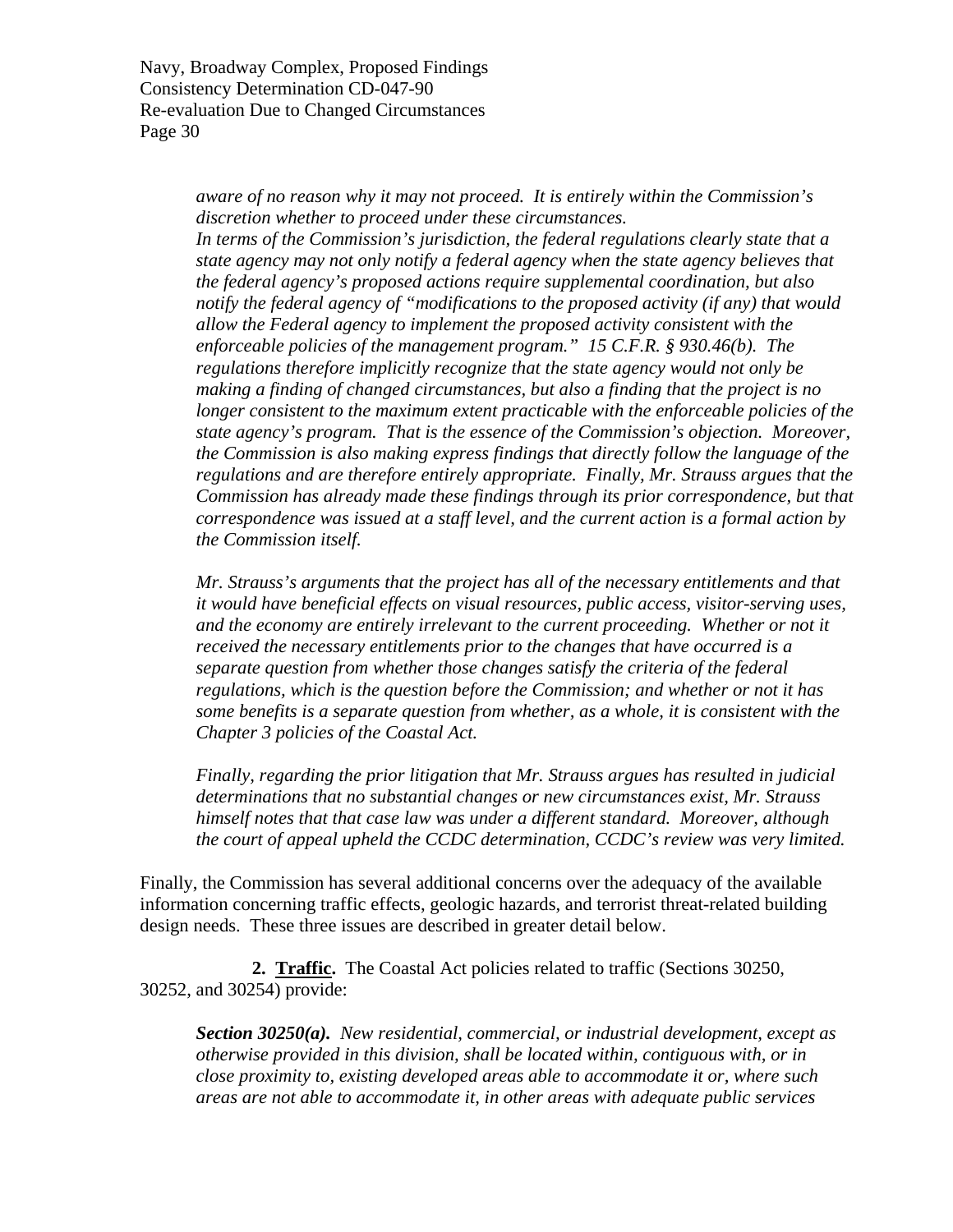> *and where it will not have significant adverse effects, either individually or cumulatively, on coastal resources. …*

*Section 30252. The location and amount of new development should maintain and enhance public access to the coast by (1) facilitating the provision or extension of transit service, (2) providing commercial facilities within or adjoining residential development or in other areas that will minimize the use of coastal access roads, (3) providing nonautomobile circulation within the development, (4) providing adequate parking facilities or providing substitute means of serving the development with public transportation, (5) assuring the potential for public transit for high intensity uses such as high-rise office buildings, and by (6) assuring that the recreational needs of new residents will not overload nearby coastal recreation areas by correlating the amount of development with local park acquisition and development plans with the provision of onsite recreational facilities to serve the new development.* 

*Section 30254. … Where existing or planned public works facilities can accommodate only a limited amount of new development, services to coastal dependent land use, essential public services and basic industries vital to the economic health of the region, state, or nation, public recreation, commercial recreation, and visitor-serving land uses shall not be precluded by other development.* 

Population increases, the expansion of the Convention Center, the new ballpark, the homeporting of the Midway aircraft carrier, and the overall upsurge in downtown development have all impacted the availability of physical and visual public access to the shoreline. As demand for access and recreational resources increases, a particular street level of service, or view blockage, or amount of non-visitor-serving uses that might have been considered acceptable in 1991, might now be assessed very differently. At least 60 high-rise buildings have been constructed in downtown San Diego since 1995. Some of these projects were anticipated in 1991, but most were not. As a result, the environment in which the Broadway Complex would operate is substantially different than the one in which it was originally reviewed.

The approval of the Midway project could have impacts on the character of development at the subject site in several ways. The certified Port Master Plan contains the following language:

*Parking for visitors to the Midway and its museum will be provided, on an interim basis, at the Navy Pier, pursuant to the museum's lease with the United States Navy. When and if the Navy determines that its use of the Navy Pier is no longer necessary, the Port will accept the proposal by the San Diego Aircraft Carrier Museum to convert the Navy Pier into a "public park" use, thereby allowing the pier to be converted into a memorial park complementing the Midway and its museum, while*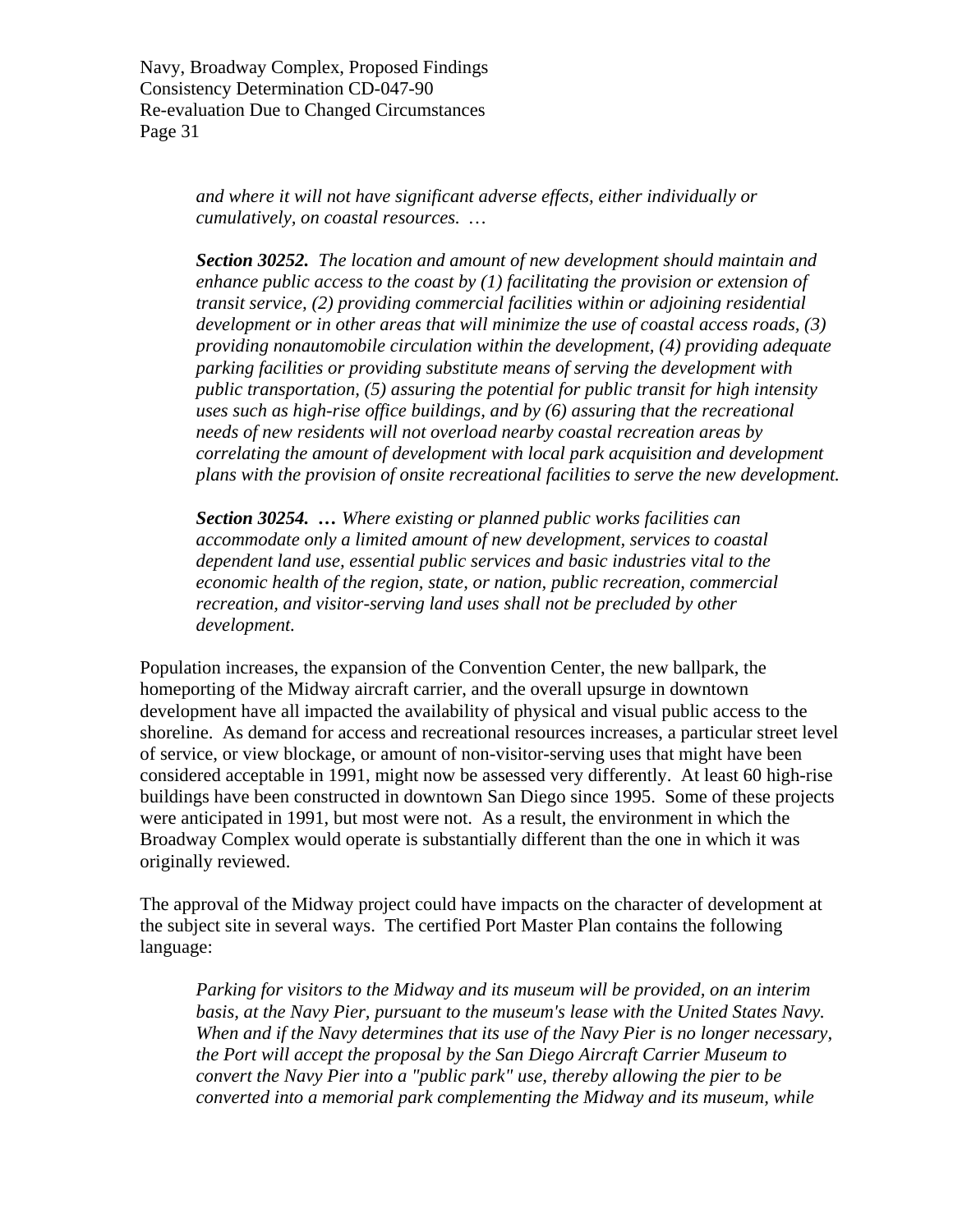> *affording additional public open space and bay vistas. Vehicle parking for museum visitors will then be shifted to nearby offsite locations. However, since the Navy Pier's future is uncertain and will be determined by decisions of the federal government, the conversion of a pier to a 5.7-acre memorial park is a specific planning goal of the Port, and environmental analysis for the park conversion will be conducted prior to the Navy relinquishing ownership and/or control of the Navy Pier such that construction of the park can occur as soon as feasible thereafter. The park conversion will be subject to all appropriate laws at the time the Navy Pier park is proposed.*

It had previously been represented to Commission staff that the Navy maintained a lease of or within the existing building on the Pier such that the Navy could not be said to have relinquished "ownership and/or control of the Navy Pier." However, the Port District has now acknowledged that they have control over the Navy Pier. In its approval of inclusion of the Midway aircraft carrier in the Port Master Plan, the Commission found that "removal of the existing buildings on Navy Pier would allow for opening up the proposed view corridor along E Street in the future when the Broadway Complex area is redeveloped, to replace the one along F Street which would be blocked by the Midway" and that "[r]elocation of the parking can occur at any time independent of actions by the Navy *or as part of redevelopment of the Navy Broadway Complex*" (emphasis added). Although approval of the Midway was not contingent upon a particular redevelopment scenario at Navy Broadway Complex, the Commission clearly found that the presence of the Midway would have impacts on coastal resources that should be taken into consideration when Navy Broadway Complex was redeveloped.

In addition, as stated above, the Midway attendance has been substantially higher than originally anticipated. In its first year of operation, the museum doubled attendance projections, with an annual attendance of  $879,281$  $879,281$  $879,281$ .<sup>2</sup> This is a changed circumstance that could not have been addressed in the North Embarcadero Visionary Plan EIR or at the time of Commission action on CD 47-90 for the Broadway Complex. As a result, the impacts to public access from the proposed Broadway Complex should be reevaluated in light of the unanticipated traffic being generated at the adjacent museum.

The traffic assumptions the Commission relied on in its original review of the Broadway Complex were based on the data and projections in the May 1985 Centre City Transportation Action Plan ("TAP"), used to evaluate the impacts of the Broadway Complex (see pages 18- 24 of Exhibit 6). The TAP identified circulation improvements to assure coastal access would be protected. However, the adopted findings on the Broadway Complex noted "the Commission is concerned about the effect of significant deviations from the expectations of

 $\overline{a}$ 2 San Diego Midway Museum website as of 6/13/08;

<span id="page-31-0"></span><http://www.midway.org/site/pp.asp?c=eeIGLLOrGpF&b=3039019>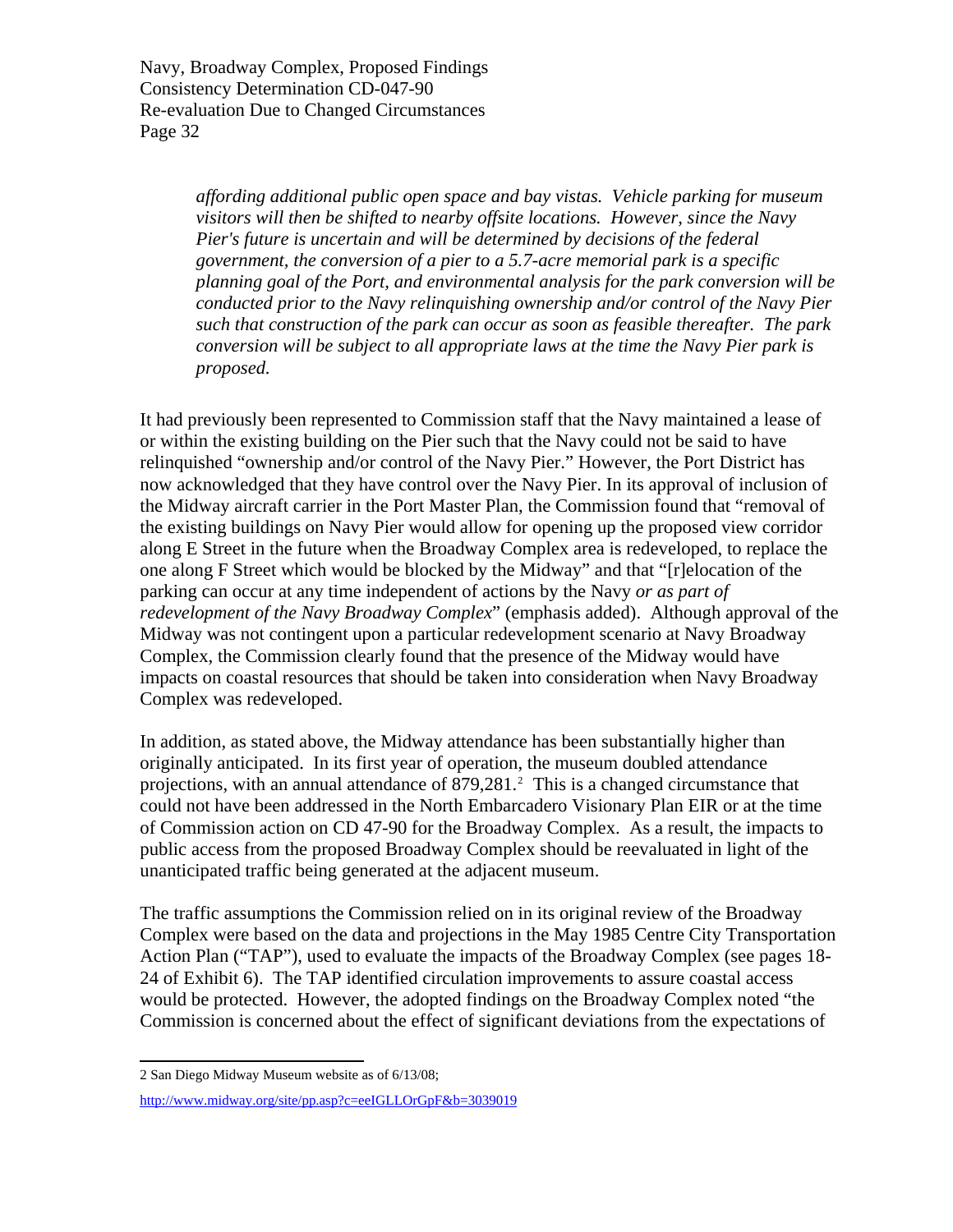the TAP on the City's transportation system, and thus on public access to the coast." Given the intervening developments previously cited, the pending proposal will have significantly different coastal effects than those originally described, and a reassessment of whether the Broadway Complex proposal would be consistent with the above-cited policies in light of current circulation patterns and public mobility in the downtown area is warranted. In particular, it should be noted that the recently adopted Downtown Community Plan/Centre City Planned District Ordinance EIR (2/06) found that impacts from their implementation on parking and the downtown street system were significant and unmitigable. Such findings reinforce the need to reassess the possible impacts of the Broadway Complex redevelopment on coastal access. In addition, the Commission staff has been increasingly concerned about the diminishing supply of public parking reservoirs, coupled with the lack of alternate transit development, to support public access opportunities. Commitments have been made in multiple Port Master Plan amendments but there is little evidence of a waterfront shuttle system being developed to either transport the public from perimeter parking lots to downtown/waterfront locations or to facilitate their movement along the bay.

In its responses to Commission staff comments on its Draft EA on the lack of an up-to- date traffic analysis, the Navy stated in the final EA that:

- 1. A recent traffic analysis (for Downtown Community Plan EIR) estimates a 30% reduction in Broadway complex-generated trips since 1991 estimates.
- 2. Cumulative Downtown traffic impacts would occur primarily outside the coastal zone, and primarily affects rush hour peaks rather than recreational traffic peaks.
- 3. The developers would provide more parking than needed, which would improve public access to the waterfront.

However, the Commission notes that the Navy's traffic analysis on which it relies in these responses is based on the traffic analysis prepared for the Downtown Community Plan (CCDC 2005b) and a CCDC Downtown Near Term Traffic Assessment (March 1, 2007). These studies are 4-6 years old, and may not be up to date. The Commission therefore continues to believe that an updated traffic and parking study assessing the proposed project and current and reasonably foreseeable future projects in the area is required. This study should identify the standards being used to determine parking requirements, analyze the expected short-term, long-term and cumulative impacts on traffic and coastal access opportunities resulting from the project, analyze alternatives that would reduce or eliminate identified impacts and identify any feasible mitigation measures. An assessment of current levels of service and intersection analyses for critical access roads and segments needs to be provided, along with a comparison to previously adopted buildout projections for the downtown area. In addition, the potential changes to Harbor Drive and Pacific Highway as a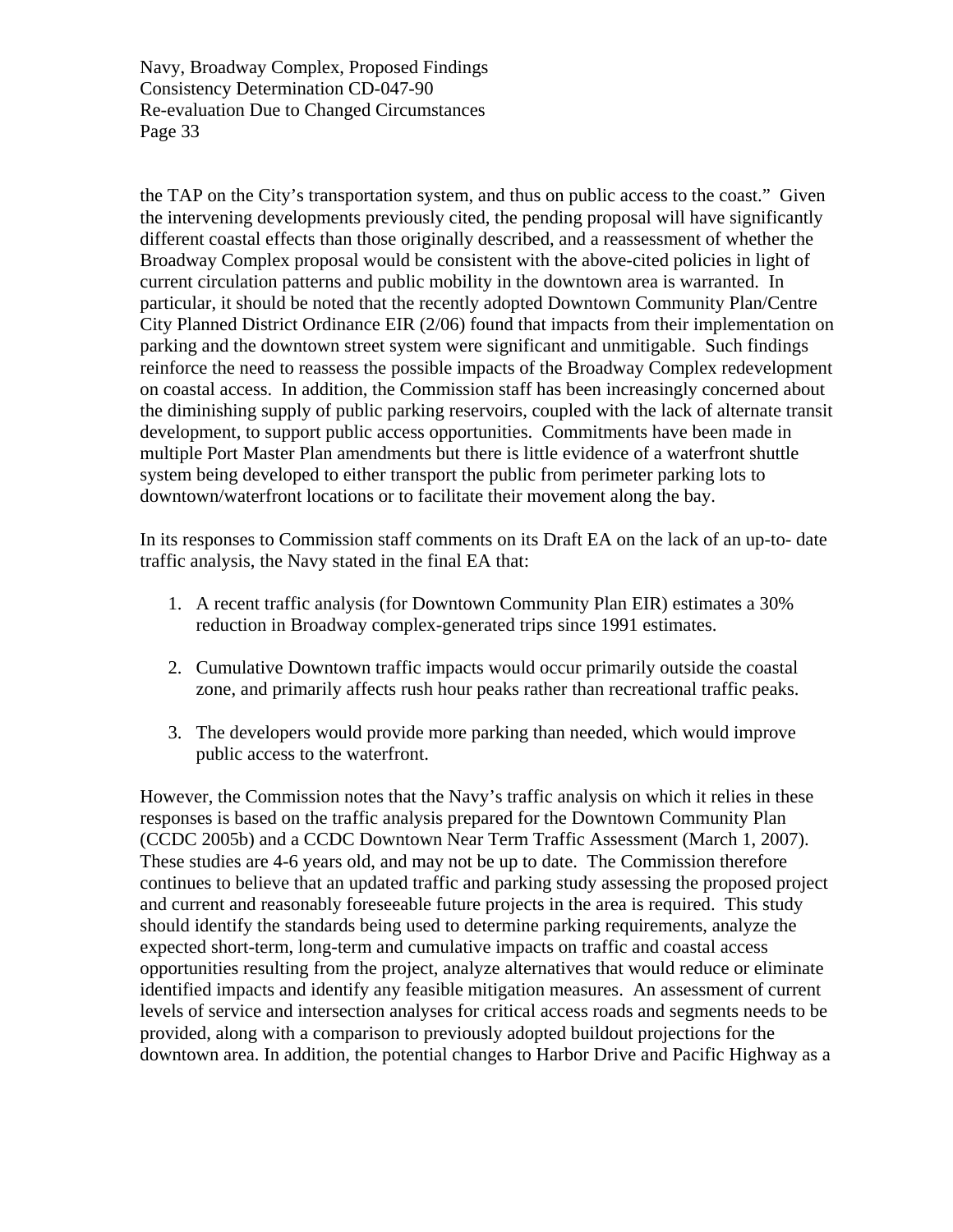result of the NEVP Phase I and future phase improvements, and as contained in the pending PMPA for the North Embarcadero, should be taken into consideration in any redevelopment proposal for the Navy Broadway Complex site.

The Commission is also concerned over how recent planning trends emphasizing public transit will be incorporated into the project. The Commission notes that commitments have been made in multiple Port Master Plan amendments to develop a waterfront shuttle system, in coordination with the City of San Diego, to either transport the public from perimeter parking lots to downtown/waterfront locations or to facilitate their movement along the bay. However, to this date, implementation of such as system has not occurred. The Commission finds that the intensity of development being contemplated in the subject proposal, and its potential impacts on the public's ability to access this bayfront area, cannot be supported unless alternative forms of transit and non-automobile circulation are implemented in conjunction with the project. Thus, a detailed analysis of how public transit and nonautomobile circulation opportunities are being provided and promoted in the subject development is required.

Without more recent traffic studies than those relied upon on the Navy's most recent evaluation (dated 2005 and 2007), the Commission concludes that all the above trafficrelated and planning-related factors result in significantly different coastal effects than those originally described, necessitating a supplemental consistency determination that take those factors into consideration before the Commission can agree that the currently-proposed Broadway Complex would be consistent to the maximum extent practicable with the trafficand parking-related policies of the Coastal Act (i.e., Sections 30250, 30252, and 30254).

**3. Geologic Hazards.** The geologic hazards policy (Section 30253(a) and (b)) of the Coastal Act provides:

*New development shall do all of the following:* 

 *(a) Minimize risks to life and property in areas of high geologic, flood, and fire hazard.* 

 *(b) Assure stability and structural integrity, and neither create nor contribute significantly to erosion, geologic instability, or destruction of the site or surrounding area or in any way require the construction of protective devices that would substantially alter natural landforms along bluffs and cliffs.* 

*…* 

The Commission's 1991 Findings did not analyze geologic hazards. Since that original decision, new geologic faults have been discovered in the area (the Coronado fault). In its EA comment letter, the Commission staff noted that state and federal agencies have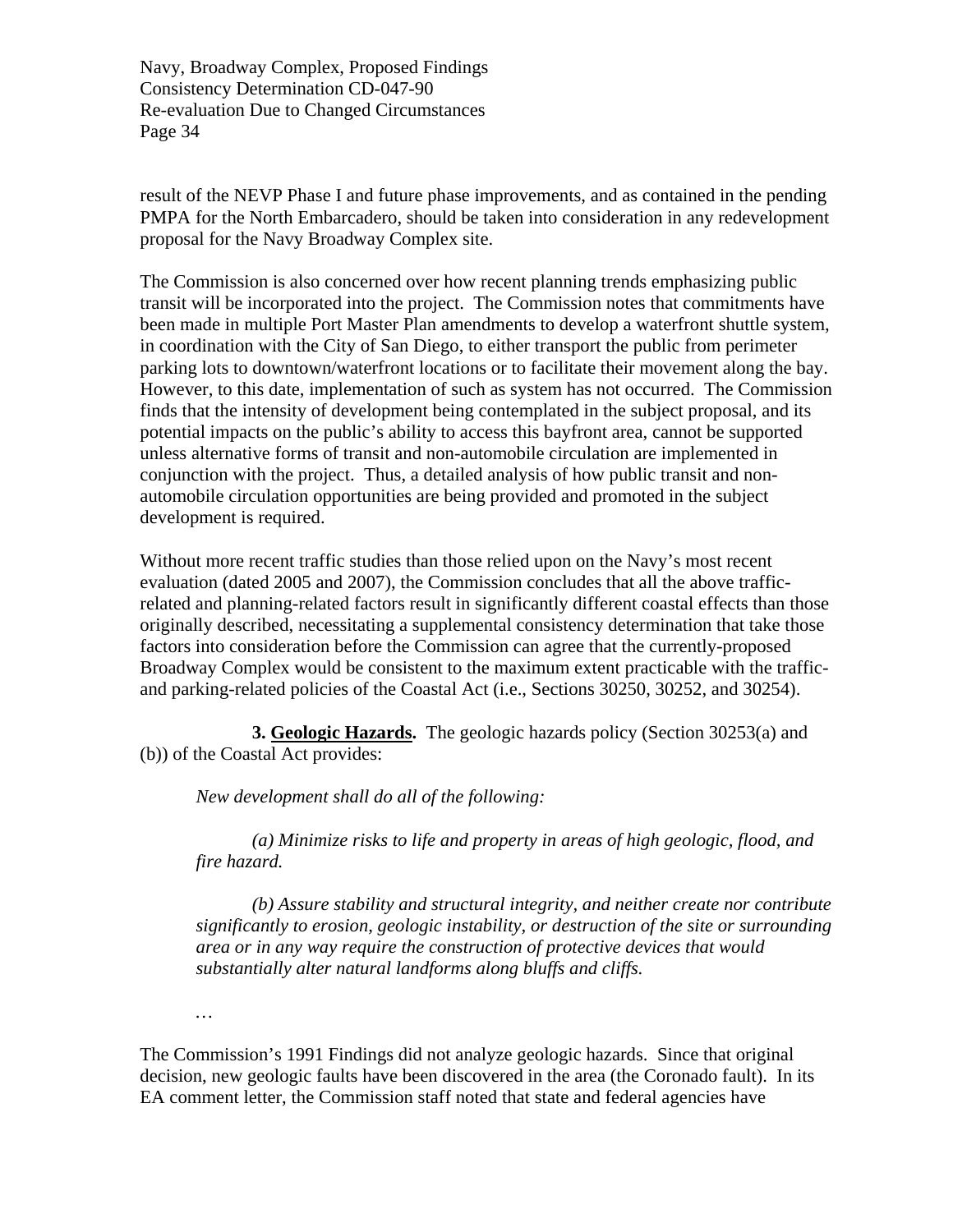published studies identifying numerous active fault strands associated with the Silver Strand and Coronado faults in the vicinity of the Coronado Bridge, and that the Coronado fault "has a north-south trend immediately south of the Naval Broadway Complex site and trends directly toward the site (and believed to be a portion of the Rose Canyon Fault Zone)".

The Navy responded that its 2008 EA analyzed these conditions and contained a "Geocon 2006" study, which included additional studies. The Navy concluded that:

*After review of all of the information, including the seismic reflection data, it was concluded that there were no signs of faulting at the site. Prior to any development onsite, however, the lessee would be required to coordinate with CCDC and the City to ensure that all regulatory requirements regarding geologic issues have been met and that the development plan considers all geologic issues onsite.* 

The Navy also stated:

*In addition, Dr. Susan Hough, the Scientist in Charge of the … USGS southern California Office, has opined that the EA "presents a thorough and up-to-date summary of known geological hazards to which the Broadway Complex is potentially exposed … and will be subject to the same strict building codes and other statues [sic] as any other project in California.* 

In reviewing this information, the Commission's staff geologist notes:

*On 1 May 2003 the State Geologist issued a revised Alquist-Priolo Earthquake Fault Zone Map for the Point Loma Quadrangle that identified several recently discovered active faults in San Diego Bay and vicinity. One of these, the extension of the Coronado Fault beneath the Bay, is almost directly in line with the proposed development. The developers prudently undertook seismic reflection and Cone Penetrometer Test studies to identify any possible extension of active faulting at the site. The 30 June 2006 Terra Physics report, in which seismic reflection data are reported, interpreted the data to represent "reflections caused by seismic velocity/material density changes interpreted as stratigraphic changes" with "possible faults interrupting the interpreted reflections." The report identifies two possible north-trending anticlines lying between some of these possible faults, and recommends that these features be further investigated by CPT testing or drilling to characterize the subsurface structures causing them. Some additional CPT testing was performed along two of the three seismic lines. These data, along with other geotechnical analysis, were included in the 12 July 2006 Geocon report. This report interpreted the CPT data to show "the presence of unbroken marker beds across the site." Although a cross section showing these beds is referred to, no such cross section was provided in Staff's review copy. The Geocon report goes on to conclude that the "anomalies" reported by Terra Physics may be "due to lateral*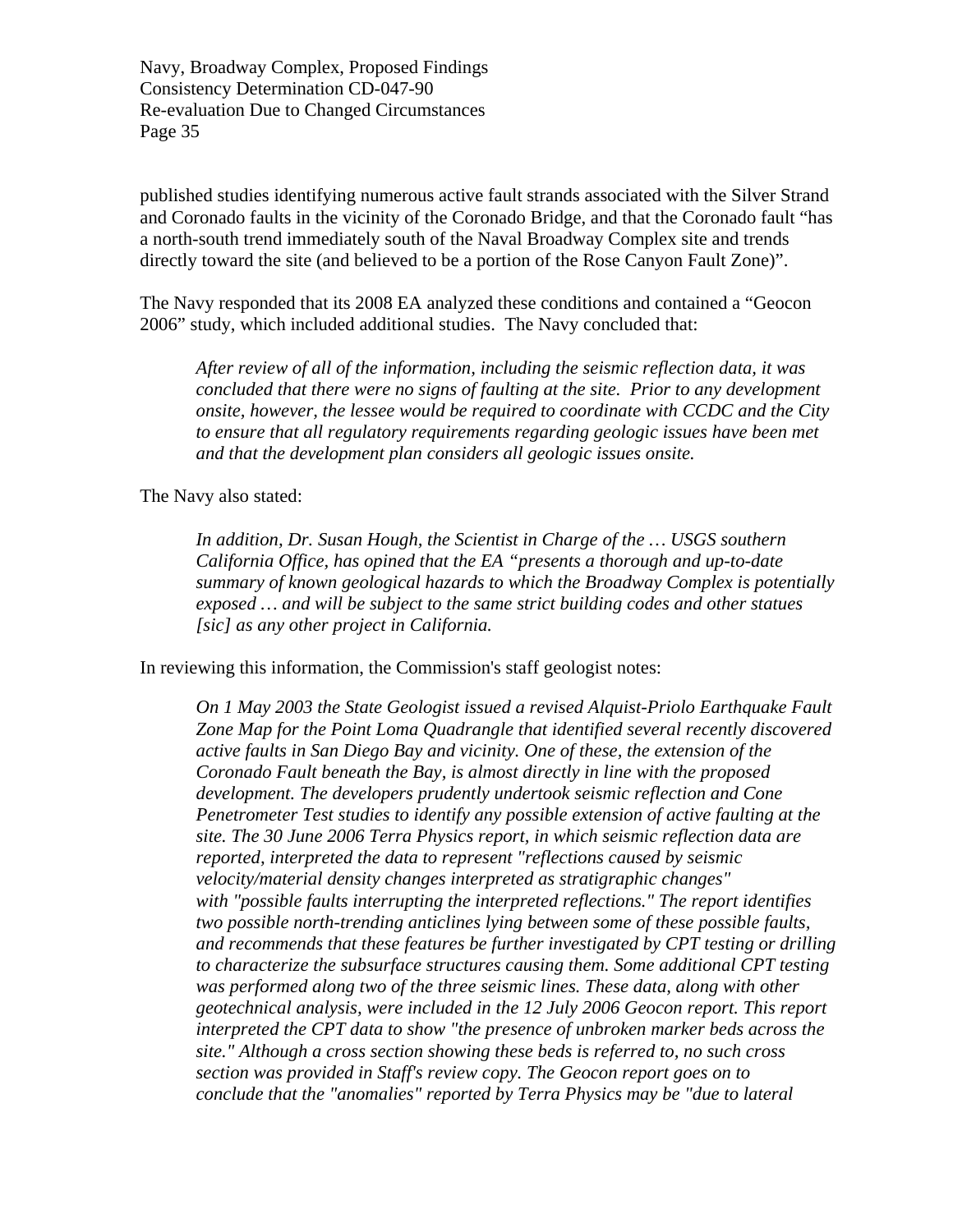> *variations in seismic-wave propagation velocity from buried utilities, foundations, soil properties, etc. not accounted for in the geophysical model" and that "no active or potentially active faults transect the site." Staffs review of these data indicate the possibility that there are, indeed stratigraphic discontinuities in the CPT data and that, in any case, the CPT spacing did not test all of the anomalies observe in the seismic reflection data. Further, no continuous core borings were performed to test the structures observed in the seismic reflection data. Finally, the seismic reflection data provides compelling evidence of faulting, warranting further investigation and age-dating. It is the opinion of the Commission's staff geologist that the presence of active faults at the site cannot be ruled out at this time.*

The Commission finds that, without more recent seismic studies and the more detailed information described in the above discussion, and a process assuring the Commission the opportunity to review them, there is a significant possibility of different coastal effects than those originally described, and the Commission is unable to conclude that the project would be consistent to the maximum extent practicable with the geologic hazards policy (Section 30253) of the Coastal Act.

**4. Terrorist Threat-Related Design**. Testimony was provided during the Commission's hearing concerning more stringent antiterrorism building standards enacted by the Department of Defense since the September 11, 2001, terrorist attacks on our nation. These newer standards (e.g., DOD Minimum Antiterrorism Standards for Buildings, October 8, 2003) are intended to incorporate greater levels of security and anti-terrorism protection into military construction projects. These measures include increased setbacks from public areas, and compliance with these standards may result in further modifications to the project, in terms of the location of buildings, necessary setbacks from public areas, and the availability of areas accessible to the public. Any supplemental consistency determination should examine the applicability of current anti-terrorism standards and determine whether, and if so, the degree to which, they would affect public access and recreation at the site, and/or whether they would result in increased risks to visitor-serving uses at the site to terrorist attacks.

#### **V. Alternative Measures That Could Bring the Project Into Compliance with the CCMP**

As described in Section III of this report above, the proposed project is no longer consistent to the maximum extent practicable with the CCMP. Pursuant to Section 930.46(b) of the federal regulations implementing the CZMA, the Commission may identify measures, if they exist, that would bring the project into compliance with the CCMP to the maximum extent practicable. The Commission finds that it would be possible to modify the project to bring it into compliance with the CCMP to the maximum extent practicable if, at a minimum, the following changes are addressed.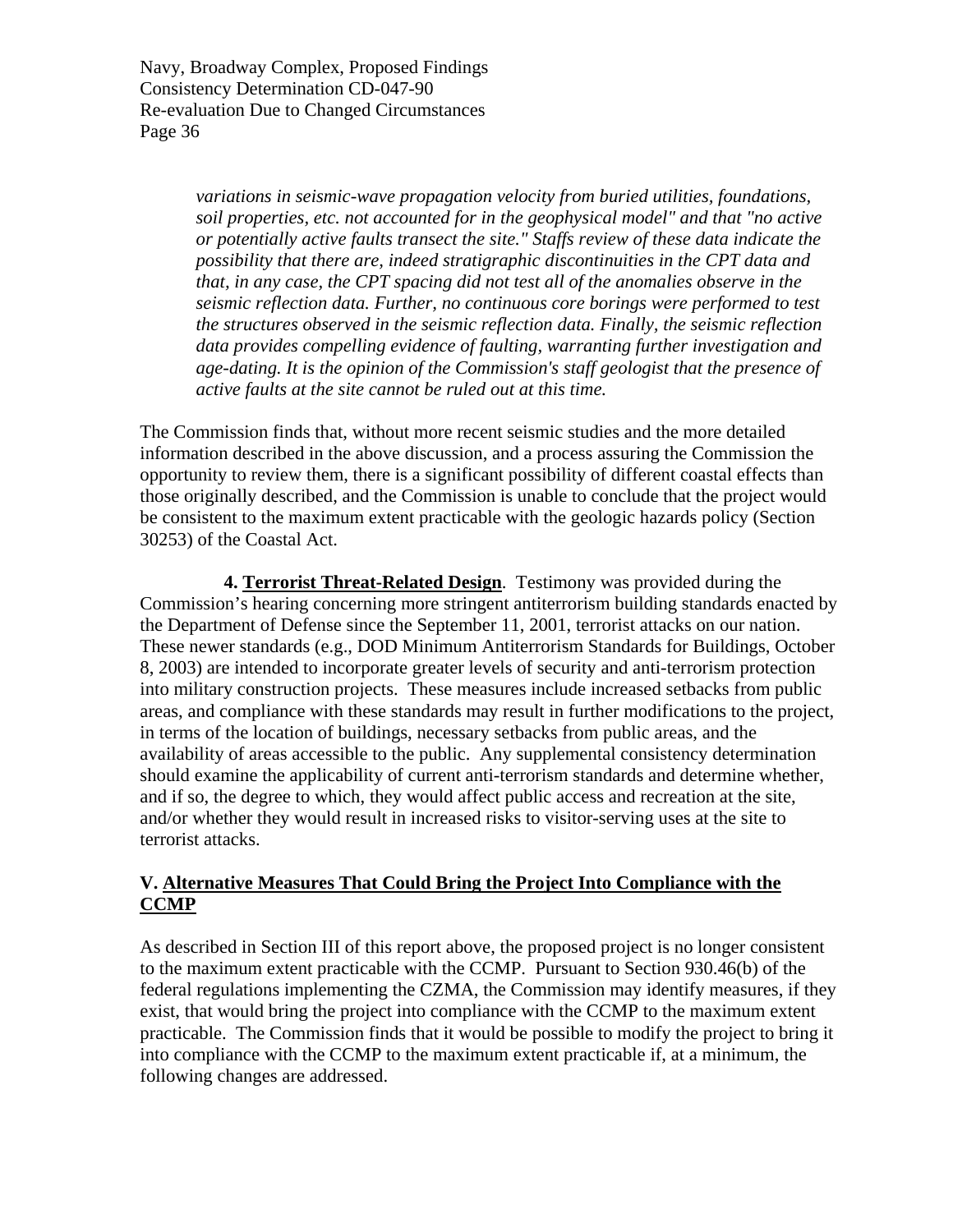All these changes warrant serious reconsideration of the location, bulk, scale and orientation of the Broadway Complex structures and their effect on public views, public access and recreational use and open space along this segment of the North Embarcadero. Project revisions need to be evaluated in terms of the current and projected future development in the surrounding area and along the waterfront.

- 1. **Increased Public Space Along Harbor Dr.** Modify the buildings along Harbor Drive (Blocks 1A -4A) to provide a far greater setback/public area between the buildings and Harbor Drive, and one that provides continuity with and is functionally and spatially related to the 150 ft. setback being provided along Harbor Drive north of Broadway in the most recent Commission approval of the North Embarcadero Visionary Plan (NEVP) Phase I Improvements.
- 2. **Lower Bayfront and Stepped Back Design from Blocks 1A 4A.** Decrease the heights of the buildings on Blocks 1A - 4A and redesign the structures to provide a stepped back design away from Harbor Dr. Structures along Harbor Dr. should be lower scale, and include highly-active, pedestrian spaces with a strong orientation toward the Bay similar to Seaport Village to the south.
- 3. **Museum Relocation.** Relocate the museum from Block 4B back to the originally-authorized location on Block 2A or along the waterfront.
- 4. **Public Space.** Include a series of public and quasi-public spaces throughout the development and along Harbor Drive, linking open space at the foot of Broadway with Seaport Village.
- 5. **Green Building Standards**. Commit to implementing "green building" standards and achieving LEED Silver Certification.
- 6. **Public Transit Improvements.** Commit to provide funding for a public shuttle along the waterfront that would be a meaningful extension of the shuttle being proposed in association with Lane Field, which is intended to assist in completion of the downtown regional transit program.
- 7. **Low-Cost Visitor Accommodations.** Commit to building or providing a mitigation payment for construction of a hostel to serve the San Diego Bay area.
- 8. **Phasing.** Rather than basing the phasing of the project on Navy/lessee and market conditions, as described in Section 2.2.2 of the Navy's EA (and summarized on page 11 of this report), the project's phasing shall be revised to include consideration of Coastal Act priorities, meaning that it will provide for timely construction of priority uses and public amenities (museum/visitor-serving